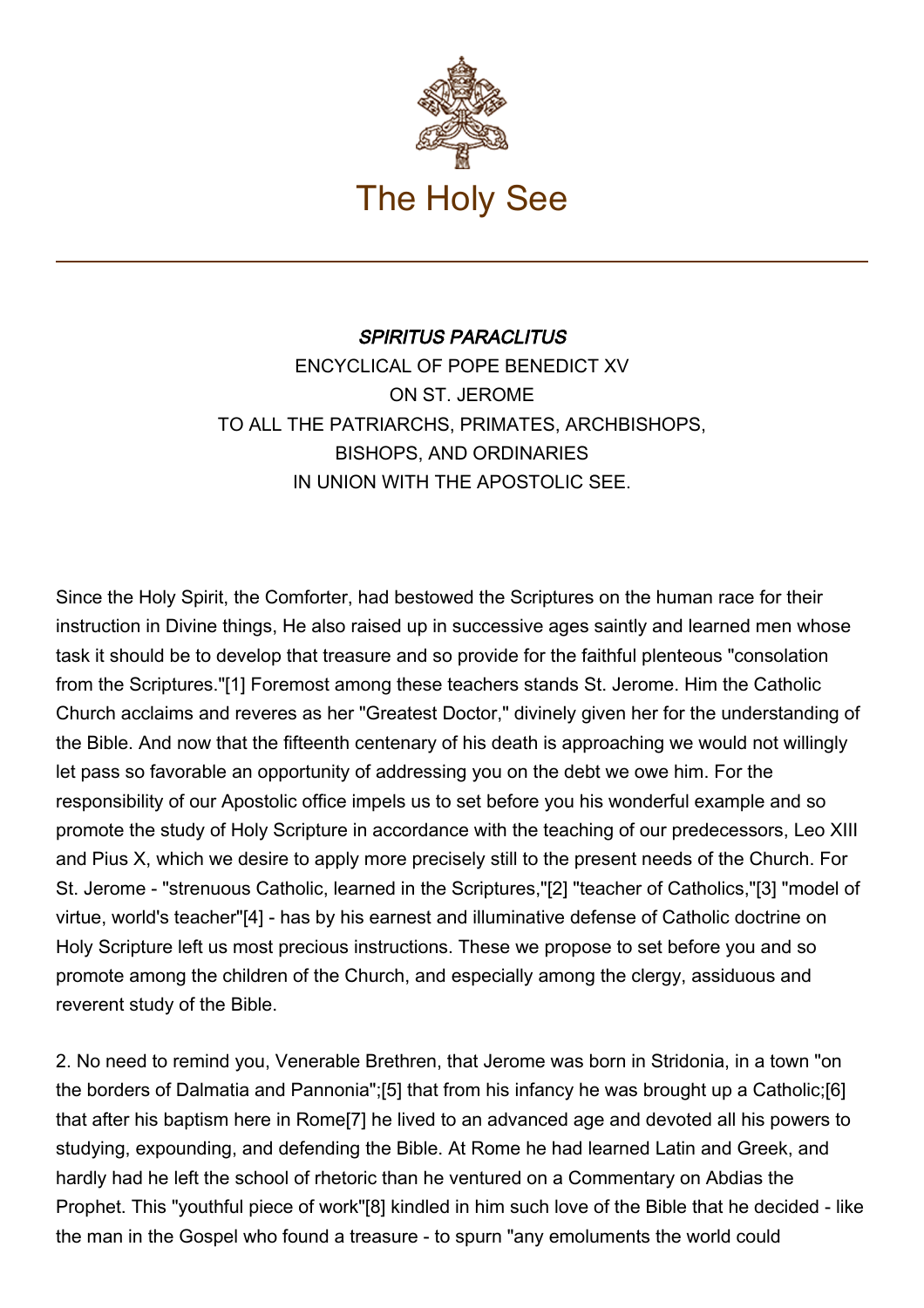provide,"[9] and devote himself wholly to such studies. Nothing could deter him from this stern resolve. He left home, parents, sister, and relatives; he denied himself the more delicate food he had been accustomed to, and went to the East so that he might gather from studious reading of the Bible the fuller riches of Christ and true knowledge of his Savior.[10] Jerome himself tells us in several places how assiduously he toiled:

An eager desire to learn obsessed me. But I was not so foolish as to try and teach myself. At Antioch I regularly attended the lectures of Apollinaris of Laodicea; but while I learned much from him about the Bible, I would never accept his doubtful teaching about its interpretation.[11]

3. From Antioch be betook to the desert of Chalcis, in Syria, to perfect himself in his knowledge of the Bible, and at the same time to curb "youthful desires" by means of hard study. Here he engaged a convert Jew to teach him Hebrew and Chaldaic.

What a toil it was! How difficult I found it! How often I was on the point of giving it up in despair. and yet in my eagerness to learn took it up again! Myself can bear witness of this, and so, too, can those who had lived with me at the time. Yet I thank God for the fruit I won from that bitter seed.[12]

4. Lest, however, he should grow idle in this desert where there were no heretics to vex him, Jerome betook himself to Constantinople, where for nearly three years he studied Holy Scripture under St. Gregory the Theologian, then Bishop of that See and in the height of his fame as a teacher. While there he translated into Latin Origen's Homilies on the Prophets and Eusebius' Chronicle; he also wrote on Isaias' vision of the Seraphim. He then returned to Rome on ecclesiastical business, and Pope Damasus admitted him into his court.[13] However, he let nothing distract him from continual occupation with the Bible,[14] and the task of copying various manuscripts,[15] as well as answering the many questions put to him by students of both sexes.[16]

5. Pope Damasus had entrusted to him a most laborious task, the correction of the Latin text of the Bible. So well did Jerome carry this out that even today men versed in such studies appreciate its value more and more. But he ever yearned for Palestine, and when the Pope died he retired to Bethlehem to a monastery nigh to the cave where Christ was born. Every moment he could spare from prayer he gave to Biblical studies.

Though my hair was now growing gray and though I looked more like professor than student, yet I went to Alexandria to attend Didymus' lectures. I owe him much. What I did not know I learned. What I knew already I did not lose through his different presentation of it. Men thought I had done with tutors; but when I got back to Jerusalem and Bethlehem how hard I worked and what a price I paid for my night-time teacher Baraninus! Like another Nicodemus he was afraid of the Jews![17]

6. Nor was Jerome content merely to gather up this or that teacher's words; he gathered from all quarters whatever might prove of use to him in this task. From the outset he had accumulated the best possible copies of the Bible and the best commentators on it, but now he worked on copies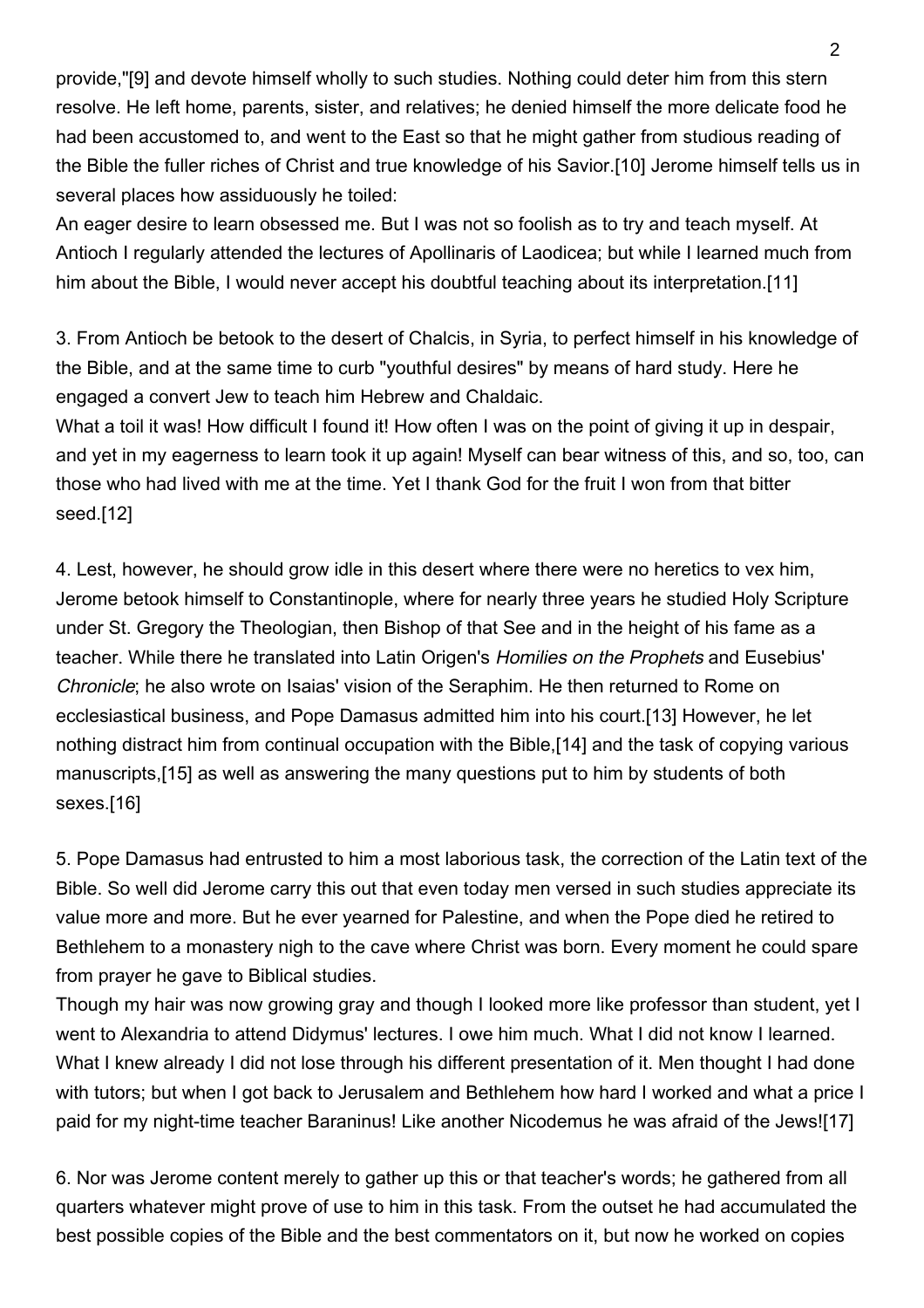from the synagogues and from the library formed at Caesarea by Origen and Eusebius; he hoped by assiduous comparison of texts to arrive at greater certainty touching the actual text and its meaning. With this same purpose he went all through Palestine. For he was thoroughly convinced of the truth of what he once wrote to Domnio and Rogatian:

A man will understand the Bible better if he has seen Judaea with his own eyes and discovered its ancient cities and sites either under the old names or newer ones. In company with some learned Hebrews I went through the entire land the names of whose sites are on every Christian's lips.[18]

7. He nourished his soul unceasingly on this most pleasant food: he explained St. Paul's Epistles; he corrected the Latin version of the Old Testament by the Greek; he translated afresh nearly all the books of the Old Testament from Hebrew into Latin; day by day he discussed Biblical questions with the brethren who came to him, and answered letters on Biblical questions which poured in upon him from all sides; besides all this, he was constantly refuting men who assailed Catholic doctrine and unity. Indeed, such was his love for Holy Scripture that he ceased not from writing or dictating till his hand stiffened in death and his voice was silent forever. So it was that, sparing himself neither labor nor watching nor expense, he continued to extreme old age meditating day and night beside the Crib on the Law of the Lord; of greater profit to the Catholic cause by his life and example in his solitude than if he had passed his life at Rome, the capital of the world.

8. After this preliminary account of St. Jerome's life and labors we may now treat of his teaching on the divine dignity and absolute truth of Scripture.

You will not find a page in his writings which does not show clearly that he, in common with the whole Catholic Church, firmly and consistently held that the Sacred Books - written as they were under the inspiration of the Holy Spirit - have God for their Author, and as such were delivered to the Church. Thus he asserts that the Books of the Bible were composed at the inspiration, or suggestion, or even at the dictation of the Holy Spirit; even that they were written and edited by Him. Yet he never questions but that the individual authors of these Books worked in full freedom under the Divine afflatus, each of them in accordance with his individual nature and character. Thus he is not merely content to affirm as a general principle - what indeed pertains to all the sacred writers - that they followed the Spirit of God as they wrote, in such sort that God is the principal cause of all that Scripture means and says; but he also accurately describes what pertains to each individual writer. In each case Jerome shows us how, in composition, in language, in style and mode of expression, each of them uses his own gifts and powers; hence he is able to portray and describe for us their individual character, almost their very features; this is especially so in his treatment of the Prophets and of St. Paul. This partnership of God and man in the production of a work in common Jerome illustrates by the case of a workman who uses instruments for the production of his work; for he says that whatsoever the sacred authors say "Is the word of God, and not their own; and what the Lord says by their mouths He says, as it were, by means of an instrument."[19]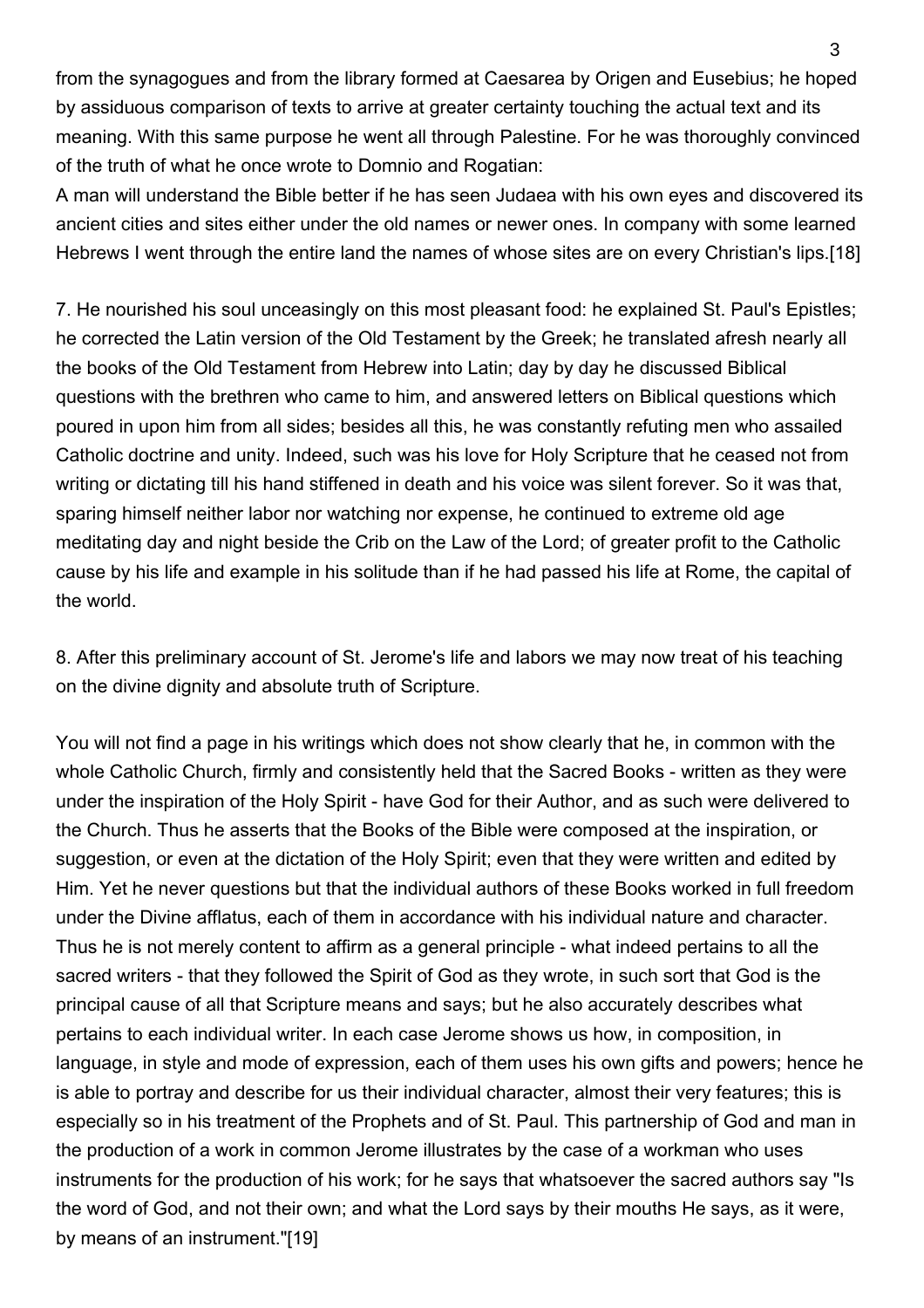9. If we ask how we are to explain this power and action of God, the principal cause, on the sacred writers we shall find that St. Jerome in no wise differs from the common teaching of the Catholic Church. For he holds that God, through His grace, illumines the writer's mind regarding the particular truth which, "in the person of God," he is to set before men; he holds, moreover, that God moves the writer's will - nay, even impels it - to write; finally, that God abides with him unceasingly, in unique fashion, until his task is accomplished. Whence the Saint infers the supreme excellence and dignity of Scripture, and declares that knowledge of it is to be likened to the "treasure"[20] and the "pearl beyond price,"[21] since in them are to be found the riches of Christ[22] and "silver wherewith to adorn God's house."[23]

10. Jerome also insists on the supereminent authority of Scripture. When controversy arose he had recourse to the Bible as a storehouse of arguments, and he used its testimony as a weapon for refuting his adversaries' arguments, because he held that the Bible's witness afforded solid and irrefutable arguments. Thus, when Helvidius denied the perpetual virginity of the Mother of God, Jerome was content simply to reply:

Just as we do not deny these things which are written, so do we repudiate things that are not written. That God was born of a Virgin we believe, because we read it. That Mary was married after His birth we do not believe because we do not read it.[24]

11. In the same fashion he undertakes to defend against Jovinian, with precisely the same weapons, the Catholic doctrines of the virginal state, of perseverance, of abstinence, and of the merit of good works:

In refuting his statements I shall rely especially on the testimony of Scripture, lest he should grumble and complain that he has been vanquished rather by my eloquence than by the truth.[25]

12. So, too, when defending himself against the same Helvidius, he says: "He was, you might say, begged to yield to me, and be led away as a willing and unresisting captive in the bonds of truth."[26] Again, "We must not follow the errors of our parents, nor of those who have gone before us; we have the authority of the Scriptures and God's teaching to command us."[27] Once more, when showing Fabiola how to deal with critics, he says:

When you are really instructed in the Divine Scriptures, and have realized that its laws and testimonies are the bonds of truth, then you can contend with adversaries; then you will fetter them and lead them bound into captivity; then of the foes you have made captive you will make freemen of God.[28]

13. Jerome further shows that the immunity of Scripture from error or deception is necessarily bound up with its Divine inspiration and supreme authority. He says he had learnt this in the most celebrated schools, whether of East or West, and that it was taught him as the doctrine of the Fathers, and generally received. Thus when, at the instance of Pope Damasus, he had begun correcting the Latin text of the New Testament, and certain "manikins" had vehemently attacked him for "making corrections in the Gospels in face of the authority of the Fathers and of general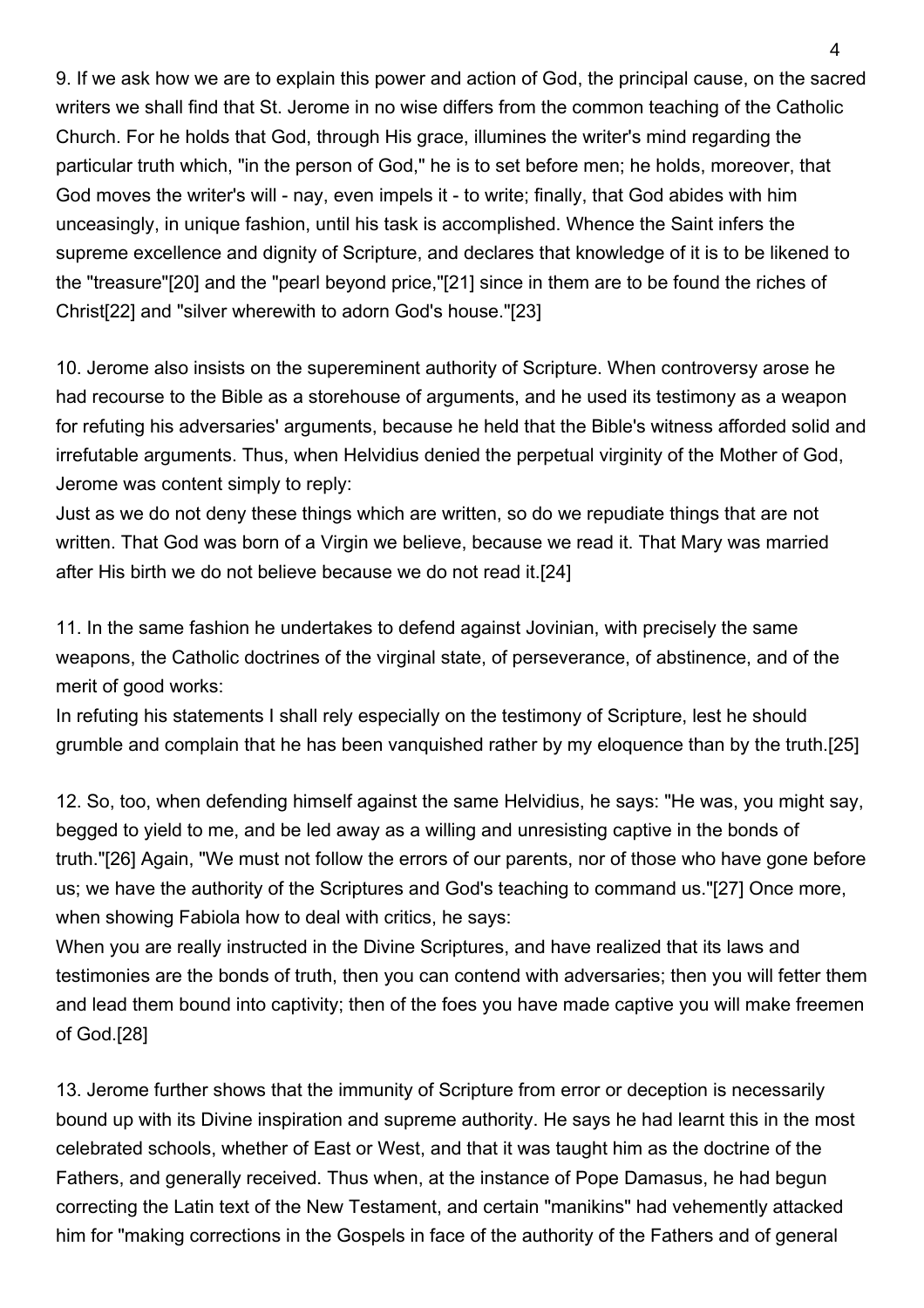opinion," Jerome briefly replied that he was not so utterly stupid nor so grossly uneducated as to imagine that the Lord's words needed any correction or were not divinely inspired.[29] Similarly, when explaining Ezechiel's first vision as portraying the Four Gospels, he remarks: That the entire body and the back were full of eyes will be plain to anybody who realizes that there is nought in the Gospels which does not shine and illumine the world by its splendor, so that even things that seem trifling and unimportant shine with the majesty of the Holy Spirit.[30]

14. What he has said here of the Gospels he applies in his Commentaries to the rest of the Lord's words; he regards it as the very rule and foundation of Catholic interpretation; indeed, for Jerome, a true prophet was to be distinguished from a false by this very note of truth:[31] "The Lord's words are true; for Him to say it, means that it is."[32] Again, "Scripture cannot lie";[33] it is wrong to say Scripture lies, nay, it is impious even to admit the very notion of error where the Bible is concerned.[34] "The Apostles," he says, "are one thing; other writers" - that is, profane writers - "are another;"[35] "the former always tell the truth; the latter - as being mere men - sometimes err,"[36] and though many things are said in the Bible which seem incredible, yet they are true;[37] in this "word of truth" you cannot find things or statements which are contradictory, "there is nothing discordant nor conflicting";[38] consequently, "when Scripture seems to be in conflict with itself both passages are true despite their diversity."[39]

15. Holding principles like these, Jerome was compelled, when he discovered apparent discrepancies in the Sacred Books, to use every endeavor to unravel the difficulty. If he felt that he had not satisfactorily settled the problem, he would return to it again and again, not always, indeed, with the happiest results. Yet he would never accuse the sacred writers of the slightest mistake - "that we leave to impious folk like Celsus, Porphyry, and Julian."[40] Here he is in full agreement with Augustine, who wrote to Jerome that to the Sacred Books alone had he been wont to accord such honor and reverence as firmly to believe that none of their writers had ever fallen into any error; and that consequently, if in the said books he came across anything which seemed to run counter to the truth, he did not think that that was really the case, but either that his copy was defective or that the translator had made a mistake, or again, that he himself had failed to understand. He continues:

Nor do I deem that you think otherwise. Indeed, I absolutely decline to think that you would have people read your own books in the same way as they read those of the Prophets and Apostles; the idea that these latter could contain any errors is impious.[41]

16. St. Jerome's teaching on this point serves to confirm and illustrate what our predecessor of happy memory, Leo XIII, declared to be the ancient and traditional belief of the Church touching the absolute immunity of Scripture from error:

So far is it from being the case that error can be compatible with inspiration, that, on the contrary, it not only of its very nature precludes the presence of error, but as necessarily excludes it and forbids it as God, the Supreme Truth, necessarily cannot be the Author of error.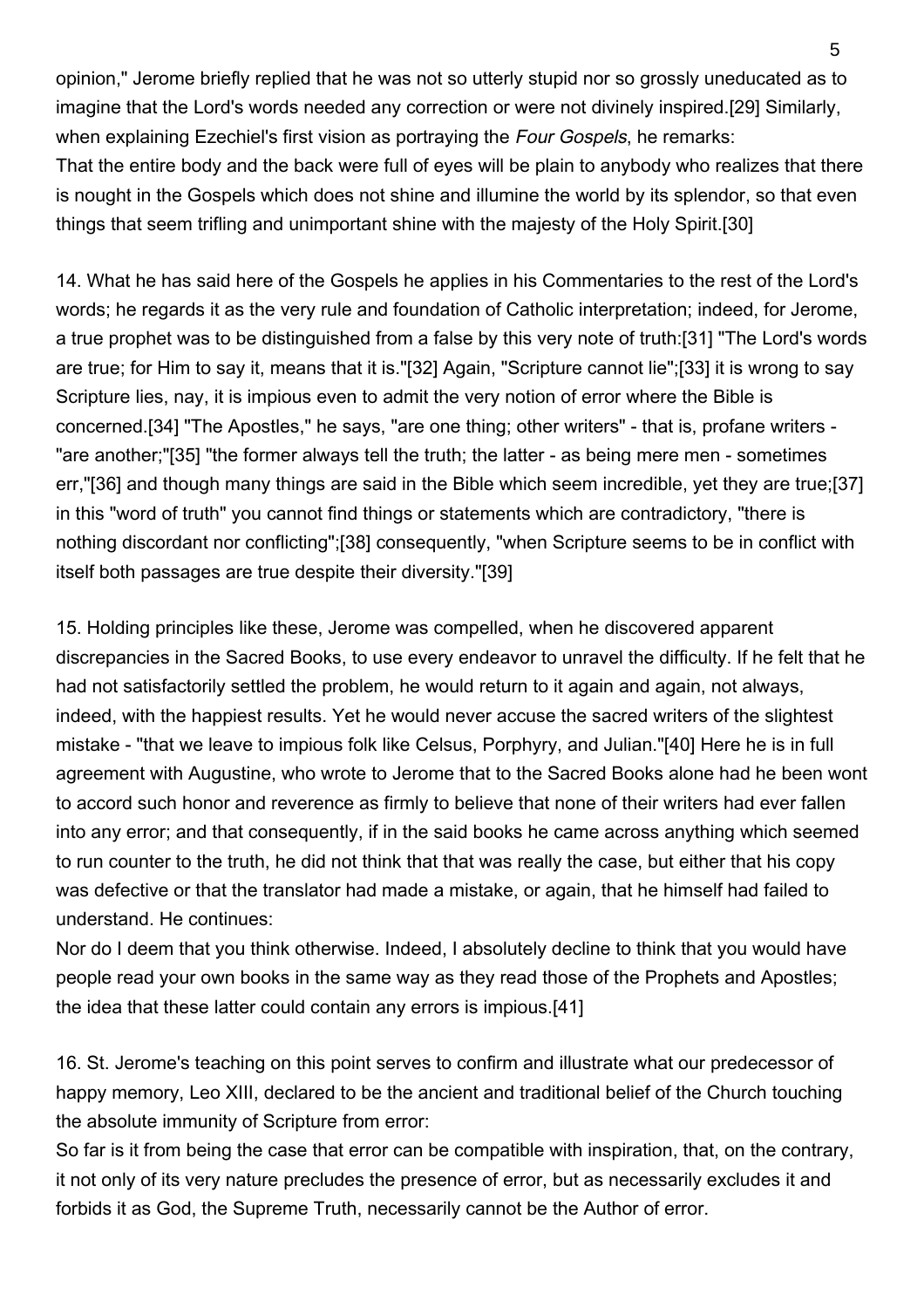17. Then, after giving the definitions of the Councils of Florence and Trent, confirmed by the Council of the Vatican, Pope Leo continues:

Consequently it is not to the point to suggest that the Holy Spirit used men as His instruments for writing, and that therefore, while no error is referable to the primary Author, it may well be due to the inspired authors themselves. For by supernatural power the Holy Spirit so stirred them and moved them to write, so assisted them as they wrote, that their minds could rightly conceive only those and all those things which He himself bade them conceive; only such things could they faithfully commit to writing and aptly express with unerring truth; else God would not be the Author of the entirety of Sacred Scripture.[42]

18. But although these words of our predecessor leave no room for doubt or dispute, it grieves us to find that not only men outside, but even children of the Catholic Church - nay, what is a peculiar sorrow to us, even clerics and professors of sacred learning - who in their own conceit either openly repudiate or at least attack in secret the Church's teaching on this point.

We warmly commend, of course, those who, with the assistance of critical methods, seek to discover new ways of explaining the difficulties in Holy Scripture, whether for their own guidance or to help others. But we remind them that they will only come to miserable grief if they neglect our predecessor's injunctions and overstep the limits set by the Fathers.

19. Yet no one can pretend that certain recent writers really adhere to these limitations. For while conceding that inspiration extends to every phrase - and, indeed, to every single word of Scripture - yet, by endeavoring to distinguish between what they style the primary or religious and the secondary or profane element in the Bible, they claim that the effect of inspiration - namely, absolute truth and immunity from error - are to be restricted to that primary or religious element. Their notion is that only what concerns religion is intended and taught by God in Scripture, and that all the rest - things concerning "profane knowledge," the garments in which Divine truth is presented - God merely permits, and even leaves to the individual author's greater or less knowledge. Small wonder, then, that in their view a considerable number of things occur in the Bible touching physical science, history and the like, which cannot be reconciled with modern progress in science!

20. Some even maintain that these views do not conflict with what our predecessor laid down since - so they claim - he said that the sacred writers spoke in accordance with the external - and thus deceptive - appearance of things in nature. But the Pontiff's own words show that this is a rash and false deduction. For sound philosophy teaches that the senses can never be deceived as regards their own proper and immediate object. Therefore, from the merely external appearance of things - of which, of course, we have always to take account as Leo XIII, following in the footsteps of St. Augustine and St. Thomas, most wisely remarks - we can never conclude that there is any error in Sacred Scripture.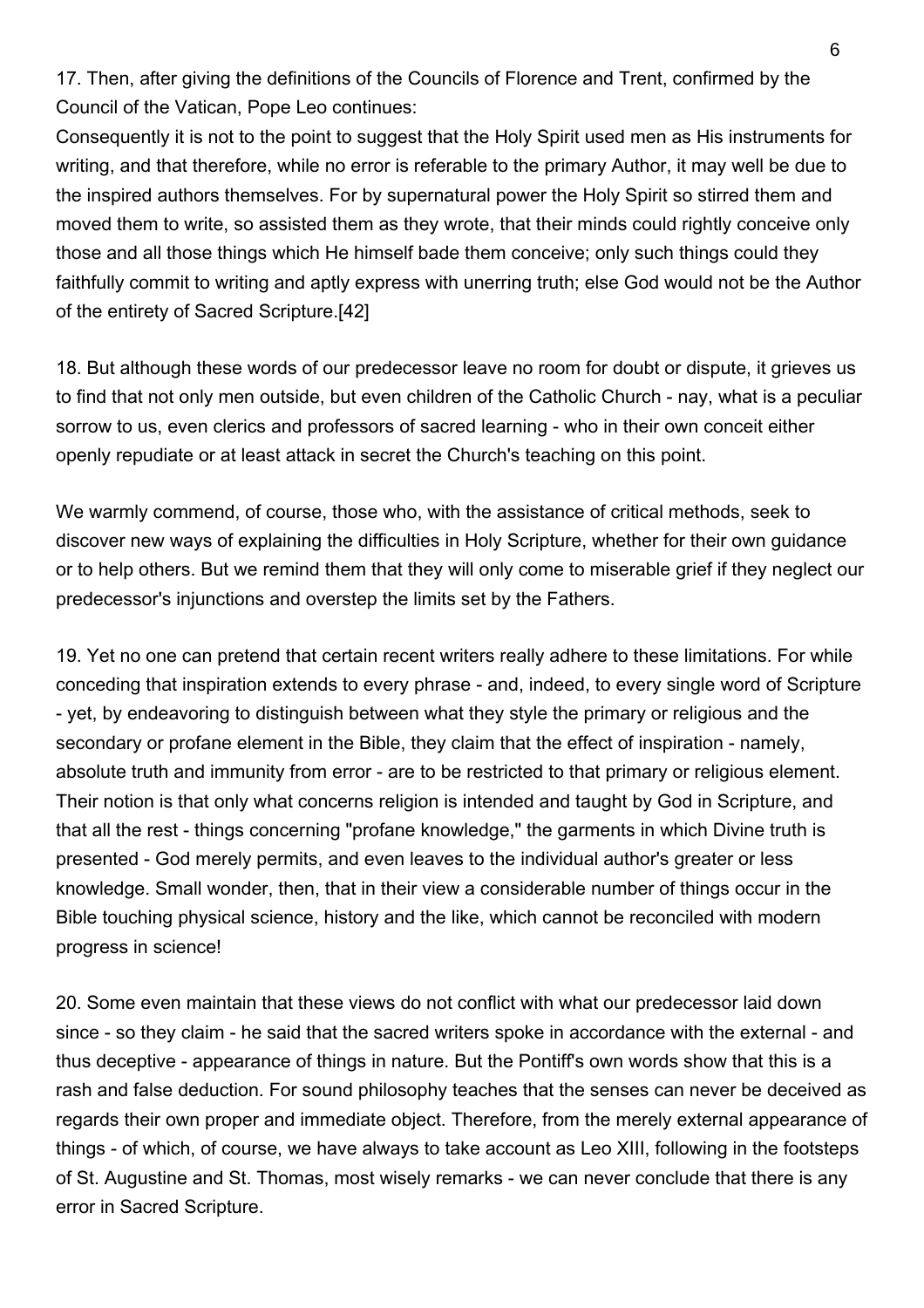21. Moreover, our predecessor, sweeping aside all such distinctions between what these critics are pleased to call primary and secondary elements, says in no ambiguous fashion that "those who fancy that when it is a question of the truth of certain expressions we have not got to consider so much what God said as why He said it," are very far indeed from the truth. He also teaches that Divine inspiration extends to every part of the Bible without the slightest exception, and that no error can occur in the inspired text: "It would be wholly impious to limit inspiration to certain portions only of Scripture or to concede that the sacred authors themselves could have erred."[43]

22. Those, too, who hold that the historical portions of Scripture do not rest on the absolute truth of the facts but merely upon what they are pleased to term their relative truth, namely, what people then commonly thought, are - no less than are the aforementioned critics - out of harmony with the Church's teaching, which is endorsed by the testimony of Jerome and other Fathers. Yet they are not afraid to deduce such views from the words of Leo XIII on the ground that he allowed that the principles he had laid down touching the things of nature could be applied to historical things as well. Hence they maintain that precisely as the sacred writers spoke of physical things according to appearance, so, too, while ignorant of the facts, they narrated them in accordance with general opinion or even on baseless evidence; neither do they tell us the sources whence they derived their knowledge, nor do they make other peoples' narrative their own. Such views are clearly false, and constitute a calumny on our predecessor. After all, what analogy is there between physics and history? For whereas physics is concerned with "sensible appearances" and must consequently square with phenomena, history on the contrary, must square with the facts, since history is the written account of events as they actually occurred. If we were to accept such views, how could we maintain the truth insisted on throughout Leo XIII's Encyclical - viz. that the sacred narrative is absolutely free from error?

23. And if Leo XIII does say that we can apply to history and cognate subjects the same principles which hold good for science, he yet does not lay this down as a universal law, but simply says that we can apply a like line of argument when refuting the fallacies of adversaries and defending the historical truth of Scripture from their assaults.

24. Nor do modern innovators stop here: they even try to claim St. Jerome as a patron of their views on the ground that he maintained that historic truth and sequence were not observed in the Bible, "precisely as things actually took place, but in accordance with what men thought at that time," and that he even held that this was the true norm for history.[44] A strange distortion of St. Jerome's words! He does not say that when giving us an account of events the writer was ignorant of the truth and simply adopted the false views then current; he merely says that in giving names to persons or things he followed general custom. Thus the Evangelist calls St. Joseph the father of Jesus, but what he meant by the title "father" here is abundantly clear from the whole context. For St. Jerome "the true norm of history" is this: when it is question of such appellatives (as "father," etc), and when there is no danger or error, then a writer must adopt the ordinary forms of speech simply because such forms of speech are in ordinary use. More than this: Jerome maintains that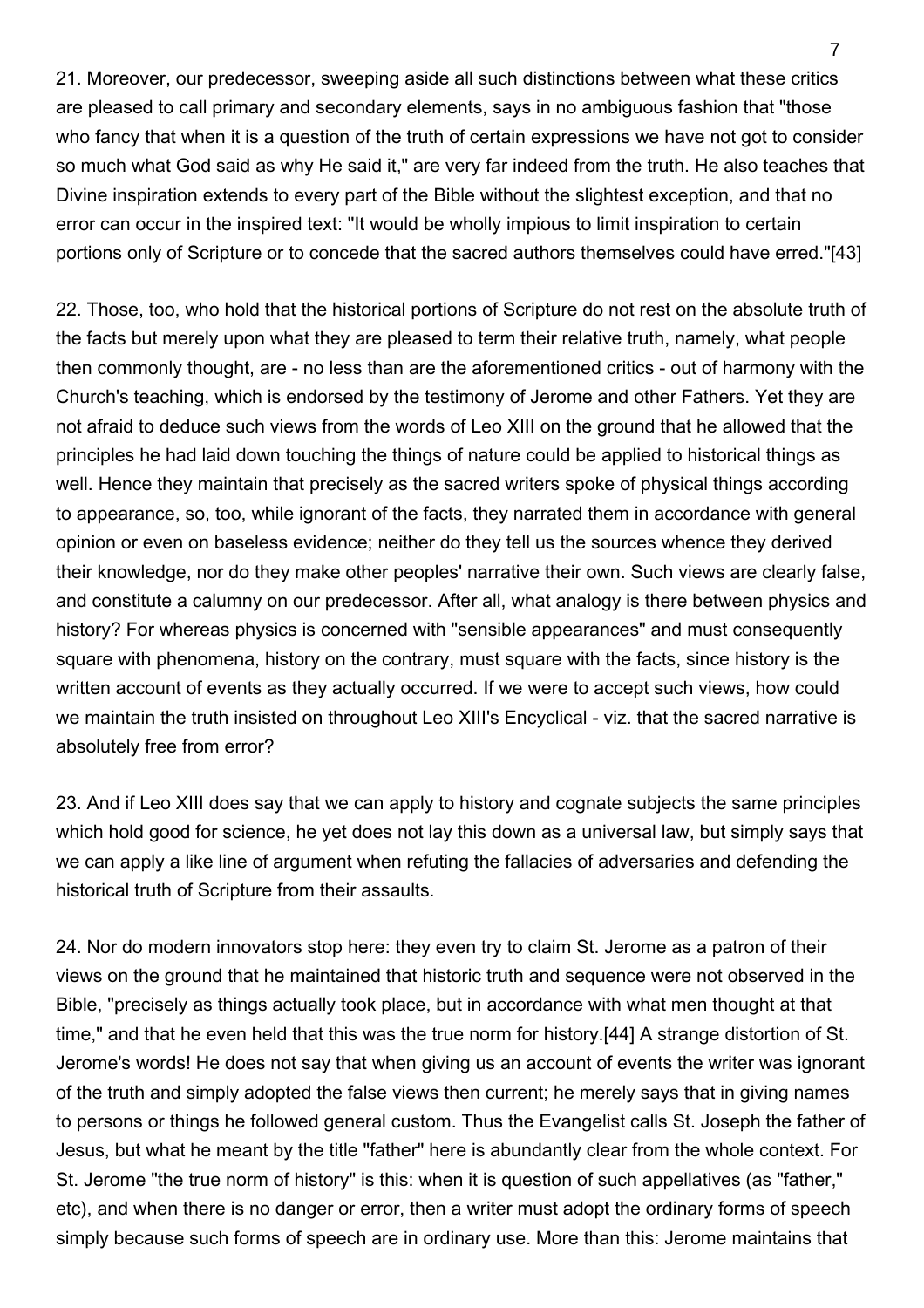belief in the Biblical narrative is as necessary to salvation as is belief in the doctrines of the faith; thus in his Commentary on the Epistle to Philemon he says:

"What I mean is this: Does any man believe in God the Creator? He cannot do so unless he first believe that the things written of God's Saints are true." He then gives examples from the Old Testament, and adds: "Now unless a man believes all these and other things too which are written of the Saints he cannot believe in the God of the Saints."[45]

25. Thus St. Jerome is in complete agreement with St. Augustine, who sums up the general belief of Christian antiquity when he says:

Holy Scripture is invested with supreme authority by reason of its sure and momentous teachings regarding the faith. Whatever, then, it tells us of Enoch, Elias and Moses - that we believe. We do not, for instance, believe that God's Son was born of the Virgin Mary simply because He could not otherwise have appeared in the flesh and 'walked amongst men' - as Faustus would have it - but we believe it simply because it is written in Scripture; and unless we believe in Scripture we can neither be Christians nor be saved.[46]

26. Then there are other assailants of Holy Scripture who misuse principles - which are only sound, if kept within due bounds - in order to overturn the fundamental truth of the Bible and thus destroy Catholic teaching handed down by the Fathers. If Jerome were living now he would sharpen his keenest controversial weapons against people who set aside what is the mind and judgment of the Church, and take too ready a refuge in such notions as "implicit quotations" or "pseudo-historical narratives," or in "kinds of literature" in the Bible such as cannot be reconciled with the entire and perfect truth of God's word, or who suggest such origins of the Bible as must inevitably weaken - if not destroy - its authority.

27. What can we say of men who in expounding the very Gospels so whittle away the human trust we should repose in it as to overturn Divine faith in it? They refuse to allow that the things which Christ said or did have come down to us unchanged and entire through witnesses who carefully committed to writing what they themselves had seen or heard. They maintain - and particularly in their treatment of the Fourth Gospel - that much is due of course to the Evangelists - who, however, added much from their own imaginations; but much, too, is due to narratives compiled by the faithful at other periods, the result, of course, being that the twin streams now flowing in the same channel cannot be distinguished from one another. Not thus did Jerome and Augustine and the other Doctors of the Church understand the historical trustworthiness of the Gospels; yet of it one wrote: "He who saw it has borne witness, and his witness is true; and he knows that he tells the truth, and you also may believe" (*Jn.* 19:35). So, too, St. Jerome: after rebuking the heretical framers of the apocryphal Gospels for "attempting rather to fill up the story than to tell it truly,"[47] he says of the Canonical Scriptures: "None can doubt but that what is written took place."[48] Here again he is in fullest harmony with Augustine, who so beautifully says: "These things are true; they are faithfully and truthfully written of Christ; so that whosoever believes His Gospel may be thereby instructed in the truth and misled by no lie."[49]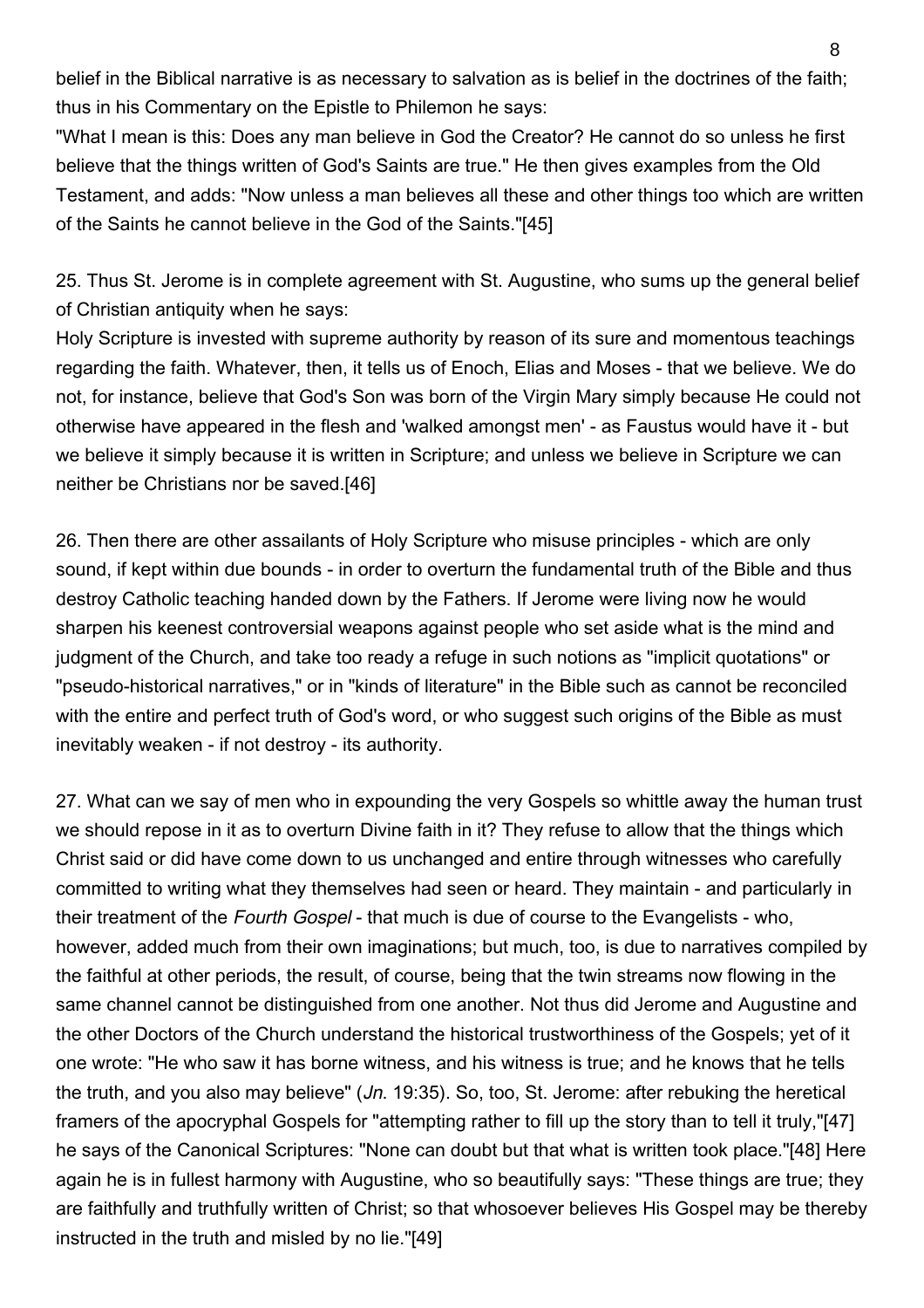28. All this shows us how earnestly we must strive to avoid, as children of the Church, this insane freedom in ventilating opinions which the Fathers were careful to shun. This we shall more readily achieve if you, Venerable Brethren, will make both clergy and laity committed to your care by the Holy Spirit realize that neither Jerome nor the other Fathers of the Church learned their doctrine touching Holy Scripture save in the school of the Divine Master Himself. We know what He felt about Holy Scripture: when He said, "It is written," and "the Scripture must needs be fulfilled," we have therein an argument which admits of no exception and which should put an end to all controversy.

29. Yet it is worthwhile dwelling on this point a little: when Christ preached to the people, whether on the Mount by the lakeside, or in the synagogue at Nazareth, or in His own city of Capharnaum, He took His points and His arguments from the Bible. From the same source came His weapons when disputing with the Scribes and Pharisees. Whether teaching or disputing He quotes from all parts of Scripture and takes His example from it; He quotes it as an argument which must be accepted. He refers without any discrimination of sources to the stories of Jonas and the Ninivites, of the Queen of Sheba and Solomon, of Elias and Eliseus, of David and of Noe, of Lot and the Sodomites, and even of Lot's wife. (cf. Mt. 12:3, 39-42; Lk. 17:26-29, 32). How solemn His witness to the truth of the sacred books: "One jot, or one tittle shall not pass of the Law till all be fulfilled" ( $Mt$ . 5:18); and again: "The Scripture cannot be broken" ( $Jn$ . 10:35); and consequently: "He therefore that shall break one of these least commandments, and shall so teach men shall be called the least in the kingdom of heaven" (Mt. 5:19). Before His Ascension, too, when He would steep His Apostles in the same doctrine: "He opened their understanding that they might understand the Scriptures. And He said to them: thus it is written, and thus it behoved Christ to suffer, and to rise again from the dead the third day" (Lk. 24:45).

30. In a word, then: Jerome's teaching on the superexcellence and truth of Scripture is Christ's teaching. Wherefore we exhort all the Church's children, and especially those whose duty it is to teach in seminaries, to follow closely in St. Jerome's footsteps. If they will but do so they will learn to prize as he prized the treasure of the Scriptures, and will derive from them most abundant and blessed fruit.

31. Now, if we make use of the "Greatest of Doctors" as our guide and teacher we shall derive from so doing not only the gains signalized above, but others too, which cannot be regarded as trifling or few. What these gains are, Venerable Brethren, we will set out briefly. At the outset, then, we are deeply impressed by the intense love of the Bible which St. Jerome exhibits in his whole life and teaching: both are steeped in the Spirit of God. This intense love of the Bible he was ever striving to kindle in the hearts of the faithful, and his words on this subject to the maiden Demetrias are really addressed to us all: "Love the Bible and wisdom will love you; love it and it will preserve you; honor it and it will embrace you; these are the jewels which you should wear on your breast and in your ears."[50]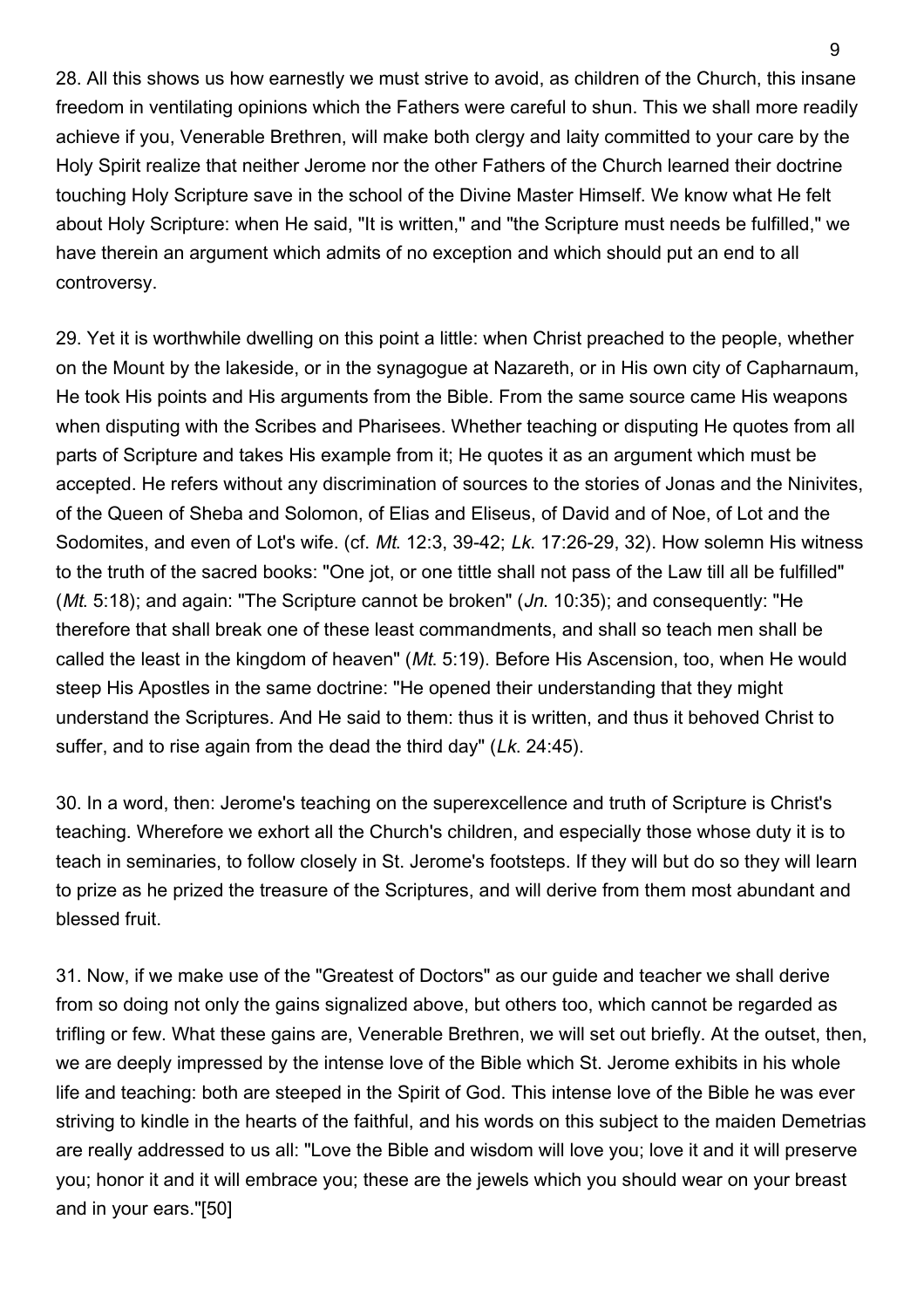32. His unceasing reading of the Bible and his painstaking study of each book - nay, of every phrase and word - gave him a knowledge of the text such as no other ecclesiastical writer of old possessed. It is due to this familiarity with the text and to his own acute judgment that the Vulgate version Jerome made is, in the judgment of all capable men, preferable to any other ancient version, since it appears to give us the sense of the original more accurately and with greater elegance than they. The said Vulgate, "approved by so many centuries of use in the Church" was pronounced by the Council of Trent "authentic," and the same Council insisted that it was to be used in teaching and in the liturgy.[51] If God in His mercy grants us life, we sincerely hope to see an amended and faithfully restored edition. We have no doubt that when this arduous task entrusted by our predecessor, Pius X, to the Benedictine Order - has been completed it will prove of great assistance in the study of the Bible.

33. But to return to St. Jerome's love of the Bible: this is so conspicuous in his letters that they almost seem woven out of Scripture texts; and, as St. Bernard found no taste in things which did not echo the most sweet Name of Jesus, so no literature made any appeal to Jerome unless it derived its light from Holy Scripture. Thus he wrote to Paulinus, formerly senator and even consul, and only recently converted to the faith:

If only you had this foundation (knowledge of Scripture); nay, more - if you would let Scripture give the finishing touches to your work - I should find nothing more beautiful, more learned, even nothing more Latin than your volumes. . . If you could but add to your wisdom and eloquence study of and real acquaintance with Holy Scripture, we should speedily have to acknowledge you a leader amongst us.[52]

34. How we are to seek for this great treasure, given as it is by our Father in heaven for our solace during this earthly pilgrimage, St. Jerome's example shows us. First, we must be well prepared and must possess a good will. Thus Jerome himself, immediately on his baptism, determined to remove whatever might prove a hindrance to his ambitions in this respect. Like the men who found a treasure and "for joy thereof went and sold all that he had and bought that field" (Mt. 13:44), so did Jerome say farewell to the idle pleasures of this passing world; he went into the desert, and since he realized what risks he had run in the past through the allurements of vice, he adopted a most severe style of life. With all obstacles thus removed he prepared his soul for "the knowledge of Jesus Christ" and for putting on Him Who was "meek and humble of heart." But he went through what Augustine also experienced when he took up the study of Scripture. For the latter has told us how, steeped as a youth in Cicero and profane authors, the Bible seemed to him unfit to be compared with Cicero.

My swelling pride shrank from its modest garb, while my gaze could not pierce to what the latter hid. Of a truth Scripture was meant to grow up with the childlike; but then I could not be childlike; turgid eloquence appealed mightily to me.[53]

So, too, St. Jerome; even though withdrawn into the desert he still found such delight in profane literature that at first he failed to discern the lowly Christ in His lowly Scriptures: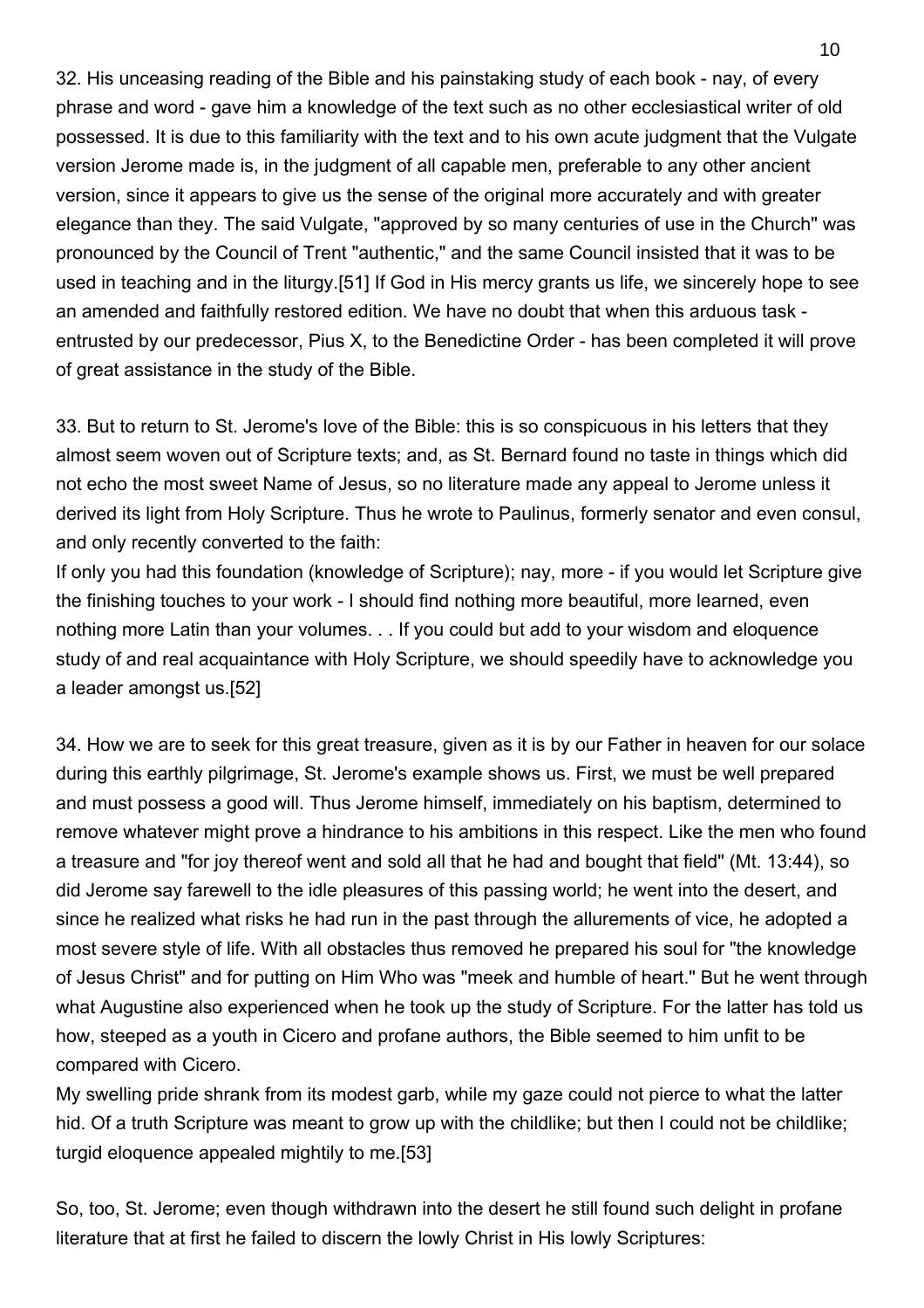Wretch that I was! I read Cicero even before I broke my fast! And after the long night-watches, when memory of my past sins wrung tears from my soul, even then I took up my Plautus! Then perhaps I would come to my senses and would start reading the Prophets. But their uncouth language made me shiver, and, since blind eyes do not see the light, I blamed the sun and not my own eyes.[54]

35. But in a brief space Jerome became so enamored of the "folly of the Cross" that he himself serves as a proof of the extent to which a humble and devout frame of mind is conducive to the understanding of Holy Scripture. He realized that "in expounding Scripture we need God's Holy Spirit";[55] he saw that one cannot otherwise read or understand it "than the Holy Spirit by Whom it was written demands."[56] Consequently, he was ever humbly praying for God's assistance and for the light of the Holy Spirit, and asking his friends to do the same for him. We find him commending to the Divine assistance and to his brethren's prayers his Commentaries on various books as he began them, and then rendering God due thanks when completed.

36. As he trusted to God's grace, so too did he rely upon the authority of his predecessors: "What I have learned I did not teach myself - a wretchedly presumptous teacher! - but I learned it from illustrious men in the Church."[57] Again: "In studying Scripture I never trusted to myself."[58] To Theophilus, Bishop of Alexandria, he imparted the rule he had laid down for his own student life: "It has always been my custom to fight for the prerogatives of a Christian, not to overpass the limits set by the Fathers, always to bear in mind that Roman faith praised by the Apostle."[59]

37. He ever paid submissive homage to the Church, our supreme teacher through the Roman Pontiffs. Thus, with a view to putting an end to the controversy raging in the East concerning the mystery of the Holy Trinity, he submitted the question to the Roman See for settlement, and wrote from the Syrian desert to Pope Damasus as follows:

I decided, therefore, to consult the Chair of Peter and that Roman faith which the Apostle praised; I ask for my soul's food from that city wherein I first put on the garment of Christ. . .I, who follow no other leader save Christ, associate myself with Your Blessedness, in communion, that is, with the Chair of Peter. For I know the Church was built upon that Rock. . . I beg you to settle this dispute. If you desire it I shall not be afraid to say there are Three Hypostases. If it is your wish let them draw up a Symbol of faith subsequent to that of Nicaea, and let us orthodox praise God in the same form of words as the Arians employ.[60]

38. And in his next letter: "Meanwhile I keep crying out, 'Any man who is joined to Peter's Chair, he is my man'."[61] Since he had learnt this "rule of faith" from his study of the Bible, he was able to refute a false interpretation of a Biblical text with the simple remark: "Yes, but the Church of God does not admit that."[62] When, again, Vigilantius quoted an Apocryphal book, Jerome was content to reply: "A book I have never so much as read! For what is the good of soiling one's hands with a book the Church does not receive?"[63] With his strong insistence on adhering to the integrity of the faith, it is not to be wondered at that he attacked vehemently those who left the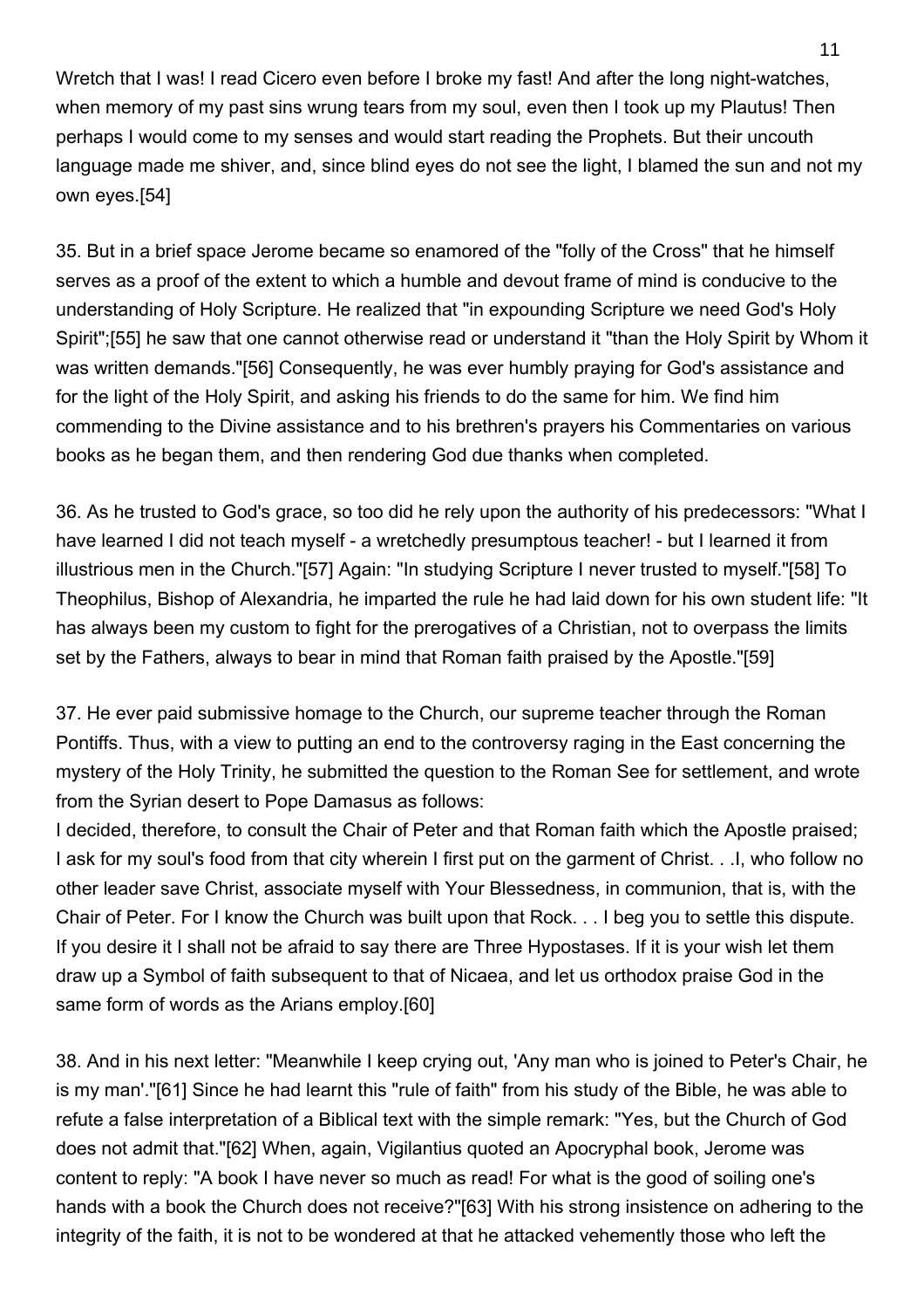Church; he promptly regarded them as his own personal enemies. "To put it briefly," he says, "I have never spared heretics, and have always striven to regard the Church's enemies as my own."[64] To Rufinus he writes: "There is one point in which I cannot agree with you: you ask me to spare heretics - or, in other words - not to prove myself a Catholic."[65] Yet at the same time Jerome deplored the lamentable state of heretics, and adjured them to return to their sorrowing Mother, the one source of salvation;[66] he prayed, too, with all earnestness for the conversion of those "who had quitted the Church and put away the Holy Spirit's teaching to follow their own notions."[67]

39. Was there ever a time, Venerable Brethren, when there was greater call than now for us all, lay and cleric alike, to imbibe the spirit of this "Greatest of Doctors"? For there are many contumacious folk now who sneer at the authority and government of God, Who has revealed Himself, and of the Church which teaches. You know - for Leo XIII warned us - "how insistently men fight against us; You know the arms and arts they rely upon."[68] It is your duty, then, to train as many really fit defenders of this holiest of causes as you can. They must be ready to combat not only those who deny the existence of the Supernatural Order altogether, and are thus led to deny the existence of any divine revelation or inspiration, but those, too, who - through an itching desire for novelty - venture to interpret the sacred books as though they were of purely human origin; Those, too, who scoff at opinions held of old in the Church, or who, through contempt of its teaching office, either reck little of, or silently disregard, or at least obstinately endeavor to adapt to their own views, the Constitutions of the Apostolic See or the decisions of the Pontifical Biblical Commission.

Would that all Catholics would cling to St. Jerome's golden rule and obediently listen to their Mother's words, so as modestly to keep within the bounds marked out by the Fathers and ratified by the Church.

40. To return, however, to the question of the formation of Biblical students. We must lay the foundations in piety and humility of mind; only when we have done that does St. Jerome invite us to study the Bible. In the first place, he insists, in season and out, on daily reading of the text. "Provided," he says, "our bodies are not the slaves of sin, wisdom will come to us; but exercise your mind, feed it daily with Holy Scripture."[69] And again: "We have got, then, to read Holy Scripture assiduously; we have got to meditate on the Law of God day and night so that, as expert money-changers, we may be able to detect false coin from true."[70]

41. For matrons and maidens alike he lays down the same rule. Thus, writing to the Roman matron Laeta about her daughter's training, he says:

Every day she should give you a definite account of her Bible-reading . . .For her the Bible must take the place of silks and jewels . . . Let her learn the Psalter first, and find her recreation in its songs; let her learn from Solomon's Proverbs the way of life, from Ecclesiastes how to trample on the world. In Job she will find an example of patient virtue. Thence let her pass to the Gospels;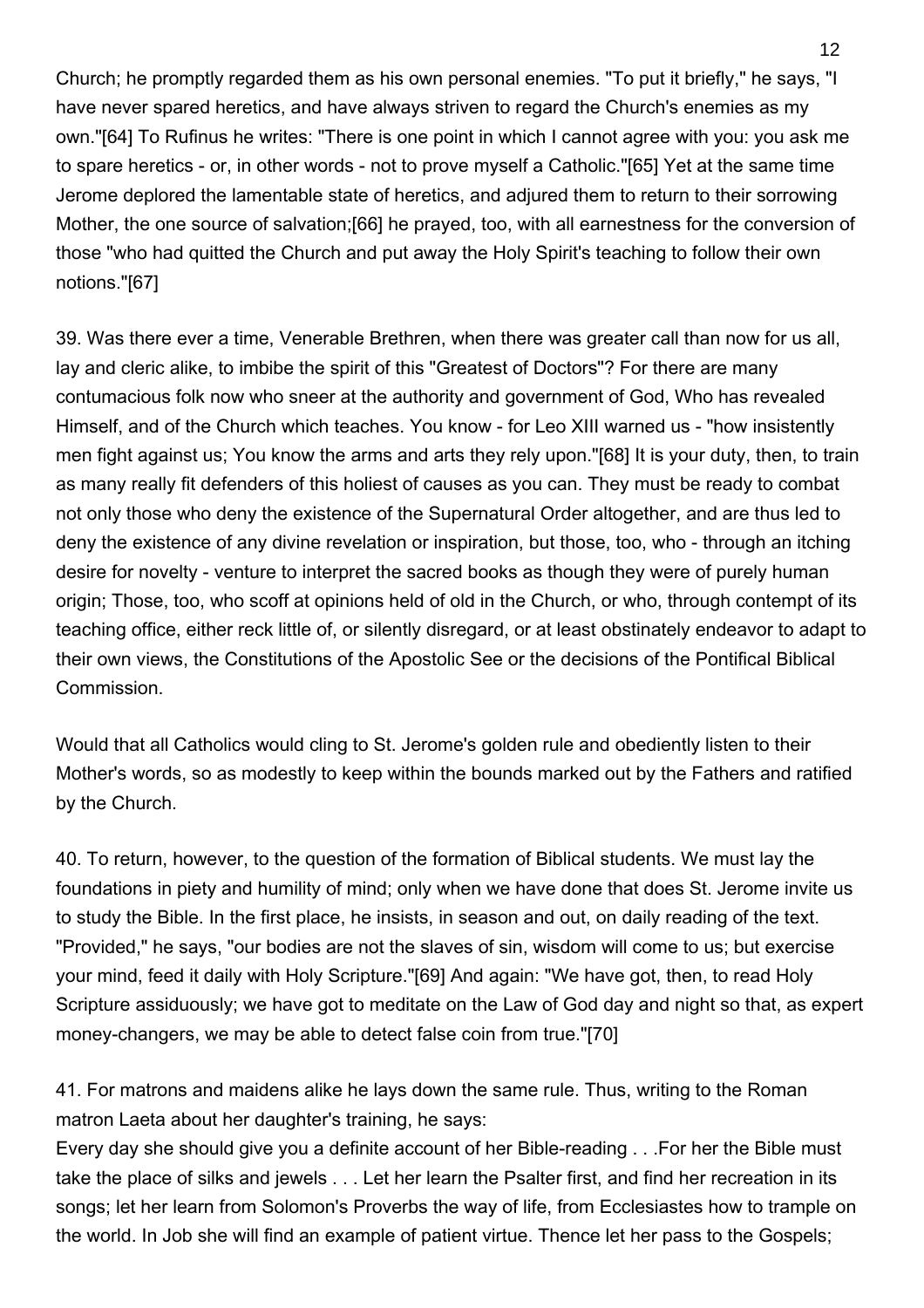they should always be in her hands. She should steep herself in the Acts and the Epistles. And when she has enriched her soul with these treasures she should commit to memory the Prophets, the Heptateuch, Kings and Chronicles, Esdras and Esther: then she can learn the Canticle of Canticles without any fear."[71]

42. He says the same to Eustochium: "Read assiduously and learn as much as you can. Let sleep find you holding your Bible, and when your head nods let it be resting on the sacred page."[72]

When he sent Eustochium the epitaph he had composed for her mother Paula, he especially praised that holy woman for having so wholeheartedly devoted herself and her daughter to Bible study that she knew the Bible through and through, and had committed it to memory. He continues:

I will tell you another thing about her, though evil-disposed people may cavil at it: she determined to learn Hebrew, a language which I myself, with immense labor and toil from my youth upwards, have only partly learned, and which I even now dare not cease studying lest it should quit me. But Paula learned it, and so well that she could chant the Psalms in Hebrew, and could speak it, too, without any trace of a Latin accent. We can see the same thing even now in her daughter Eustochium.[73]

43. He tells us much the same of Marcella, who also knew the Bible exceedingly well.[74] And none can fail to see what profit and sweet tranquillity must result in well-disposed souls from such devout reading of the Bible. Whosoever comes to it in piety, faith and humility, and with determination to make progress in it, will assuredly find therein and will eat the "Bread that cometh down from heaven"  $(Jn, 6:33)$ ; he will, in his own person, experience the truth of David's words: "The hidden and uncertain things of Thy Wisdom Thou hast made manifest to me!" (Ps. 50:8), for this table of the "Divine Word" does really "contain holy teaching, teach the true faith, and lead us unfalteringly beyond the veil into the Holy of Holies."[75]

Hence, as far as in us lies, we, Venerable Brethren, shall, with St. Jerome as our guide, never desist from urging the faithful to read daily the Gospels, the Acts and the Epistles, so as to gather thence food for their souls.

44. Our thoughts naturally turn just now to the Society of St. Jerome, which we ourselves were instrumental in founding; its success has gladdened us, and we trust that the future will see a great impulse given to it.

The object of this Society is to put into the hands of as many people as possible the Gospels and Acts, so that every Christian family may have them and become accustomed to reading them. This we have much at heart, for we have seen how useful it is. We earnestly hope, then, that similar Societies will be founded in your dioceses and affiliated to the parent Society here.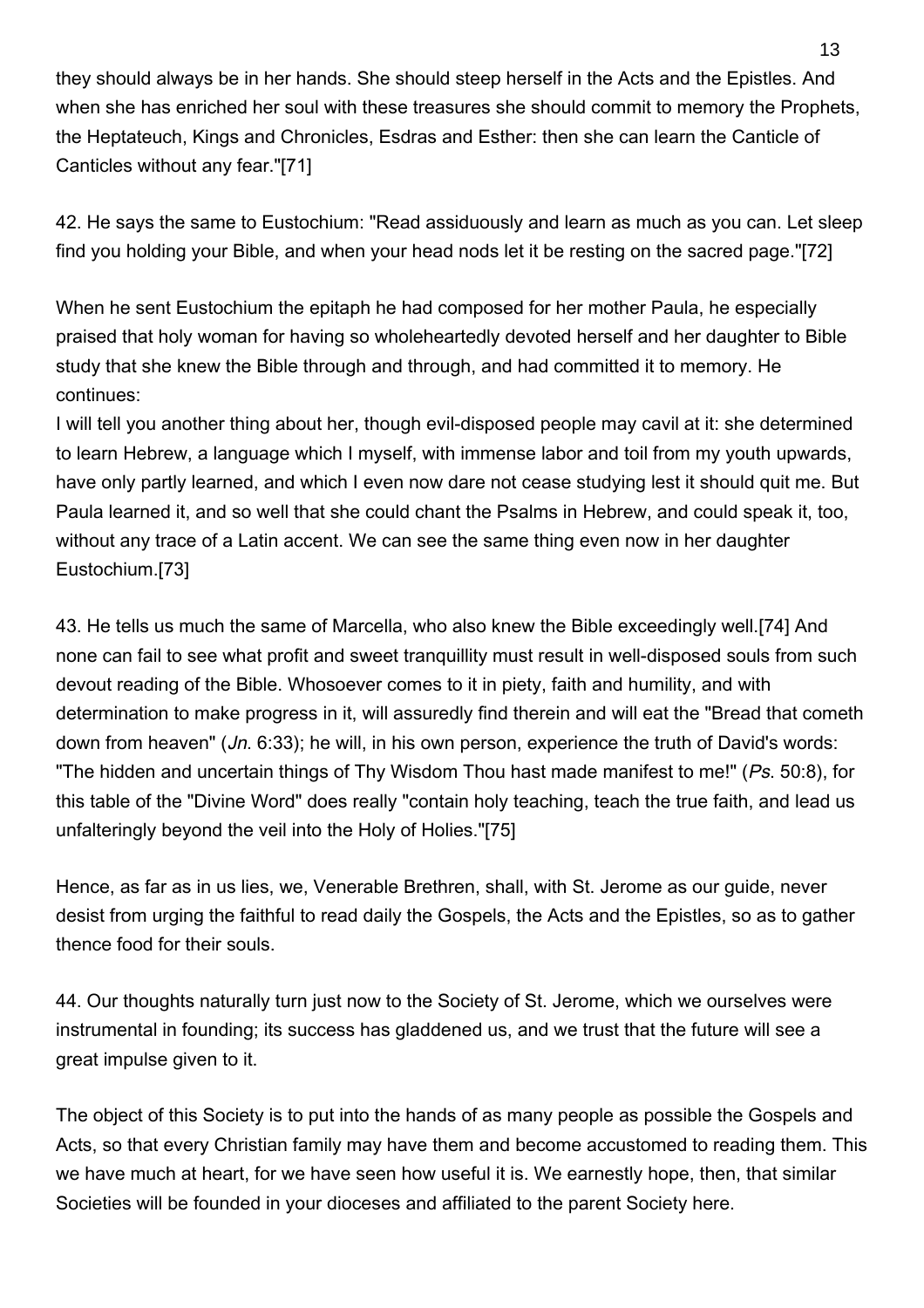Commendation, too, is due to Catholics in other countries who have published the entire New Testament, as well as selected portions of the Old, in neat and simple form so as to popularize their use. Much again must accrue to the Church of God when numbers of people thus approach this table of heavenly instruction which the Lord provided through the ministry of His Prophets, Apostles and Doctors for the entire Christian world.

45. If, then, St. Jerome begs for assiduous reading of the Bible by the faithful in general, he insists on it for those who are called to "bear the yoke of Christ" and preach His word. His words to Rusticus the monk apply to all clerics:

So long as you are in your own country regard you cell as your orchard; there you can gather Scripture's various fruits and enjoy the pleasures it affords you. Always have a book in your hands and read it; learn the Psalter by heart; pray unceasingly; watch over your senses lest idle thoughts creep in.[76] Similarly to Nepotian:

Constantly read the Bible; in fact, have it always in your hands. Learn what you have got to teach. Get firm hold of that "faithful word that is according to doctrine, that you may be able to exhort in sound doctrine and convince the gainsayers."[77]

When reminding Paulinus of the lessons St. Paul gave to Timothy and Titus, and which he himself had derived from the Bible, Jerome says:

A mere holy rusticity only avails the man himself; but however much a life so meritorious may serve to build up the Church of God, it does as much harm to the Church if it fails to "resist the gainsayer." Malachias the Prophet says, or rather the Lord says it by Malachias: "Ask for the Law from the priests." For it is the priest's duty to give an answer when asked about the Law. In Deuteronomy we read: "Ask thy father and he will tell thee; ask the priests and they will tell thee. . ." Daniel, too, at the close of his glorious vision, declares that "the just shall shine like stars and they that are learned as the brightness of the firmament." What a vast difference, then, between a righteous rusticity and a learned righteousness! The former likened to the stars; the latter to the heavens themselves![78]

He writes ironically to Marcella about the "self-righteous lack of education" noticeable in some clerics, who "think that to be without culture and to be holy are the same thing, and who dub themselves 'disciples of the fisherman'; as though they were holy simply because ignorant!"[79]

Nor is it only the "uncultured" whom Jerome condemns. Learned clerics sin through ignorance of the Bible; therefore he demands of them an assiduous reading of the text.

46. Strive, then, Venerable Brethren, to bring home to your clerics and priests these teachings of the Sainted Commentator. You have to remind them constantly of the demands made by their divine vocation if they would be worthy of it: "The lips of the priest shall keep knowledge, and men shall ask the Law at his mouth, for he is the Angel of the Lord of hosts" (Mal. 2:7). They must realize, then, that they cannot neglect study of the Bible, and that this can only be undertaken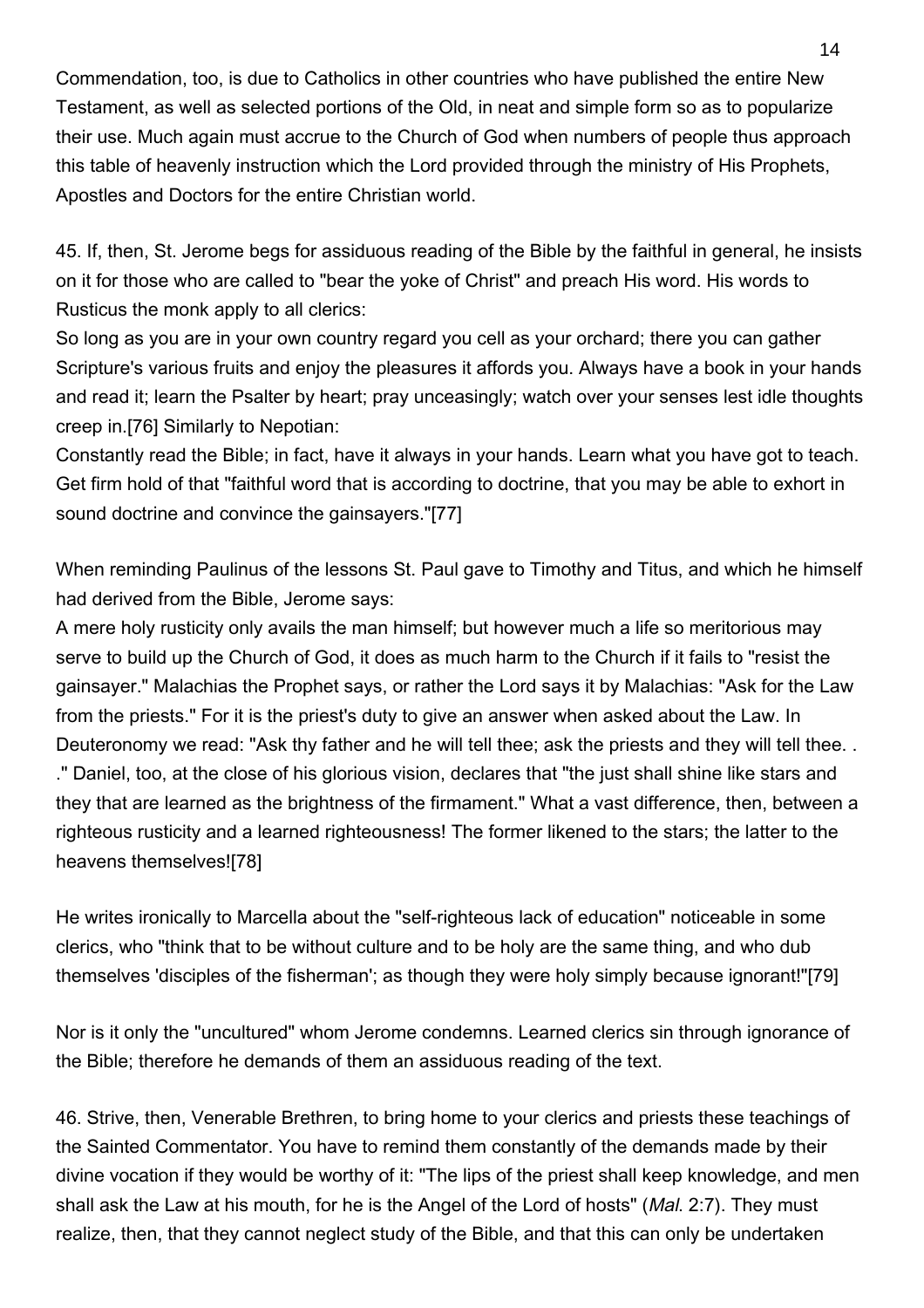along the lines laid down by Leo XIII in his Encyclical Providentissimus Deus.[80] They cannot do this better than by frequenting the Biblical Institute established by our predecessor, Pius X, in accordance with the wishes of Leo XIII. As the experience of the past ten years has shown, it has proved a great gain to the Church. Not all, however, can avail themselves of this. It will be well, then, Venerable Brethren, that picked men, both of the secular and regular clergy, should come to Rome for Biblical study. All will not come with the same object. Some, in accordance with the real purpose of the Institute, will so devote themselves to Biblical study that "afterwards, both in private and in public, whether by writing or by teaching, whether as professors in Catholic schools or by writing in defense of Catholic truth, they may be able worthily to uphold the cause of Biblical study.<<<<<<<<<<" Others, however, already priests, will obtain here a wider knowledge of the Bible than they were able to acquire during their theological course; they will gain, too, an acquaintance with the great commentators and with Biblical history and geography. Such knowledge will avail them much in their ministry; they will be "instructed to every good work."[81]

47. We learn, then, from St. Jerome's example and teaching the qualities required in one who would devote himself to Biblical study. But what, in his view, is the goal of such study? First, that from the Bible's pages we learn spiritual perfection. Meditating as he did day and night on the Law of the Lord and on His Scriptures, Jerome himself found there the "Bread that cometh down from heaven," the manna containing all delights.[82] And we certainly cannot do without that bread. How can a cleric teach others the way of salvation if through neglect of meditation on God's word he fails to teach himself? What confidence can he have that, when ministering to others, he is really "a leader of the blind, a light to them that are in darkness, an instructor of the foolish, having the form of knowledge and of truth in the law," if he is unwilling to study the said Law and thus shuts the door on any divine illumination on it?

Alas! many of God's ministers, through never looking at their Bible, perish themselves and allow many others to perish also. "The children have asked for bread, and there was none to break it unto them" (Lam. 4:4); and "With desolation is all the land made desolate, for there is none than meditateth in the heart" (Jer. 12:11).

48. Secondly, it is from the Bible that we gather confirmations and illustrations of any particular doctrine we wish to defend. In this Jerome was marvelously expert. When disputing with the heretics of his day he refuted them by singularly apt and weighty arguments drawn from the Bible. If men of the present age would but imitate him in this we should see realized what our predecessor, Leo XIII, in his Encyclical, Providentissimus Deus, said was so eminently desirable: "The Bible influencing our theological teaching and indeed becoming its very soul."[83]

49. Lastly, the real value of the Bible is for our preaching - if the latter is to be fruitful. On this point it is a pleasure to illustrate from Jerome what we ourselves said in our Encyclical on "preaching the Word of God," entitled Humani generis. How insistently Jerome urges on priests assiduous reading of the Bible if they would worthily teach and preach! Their words will have neither value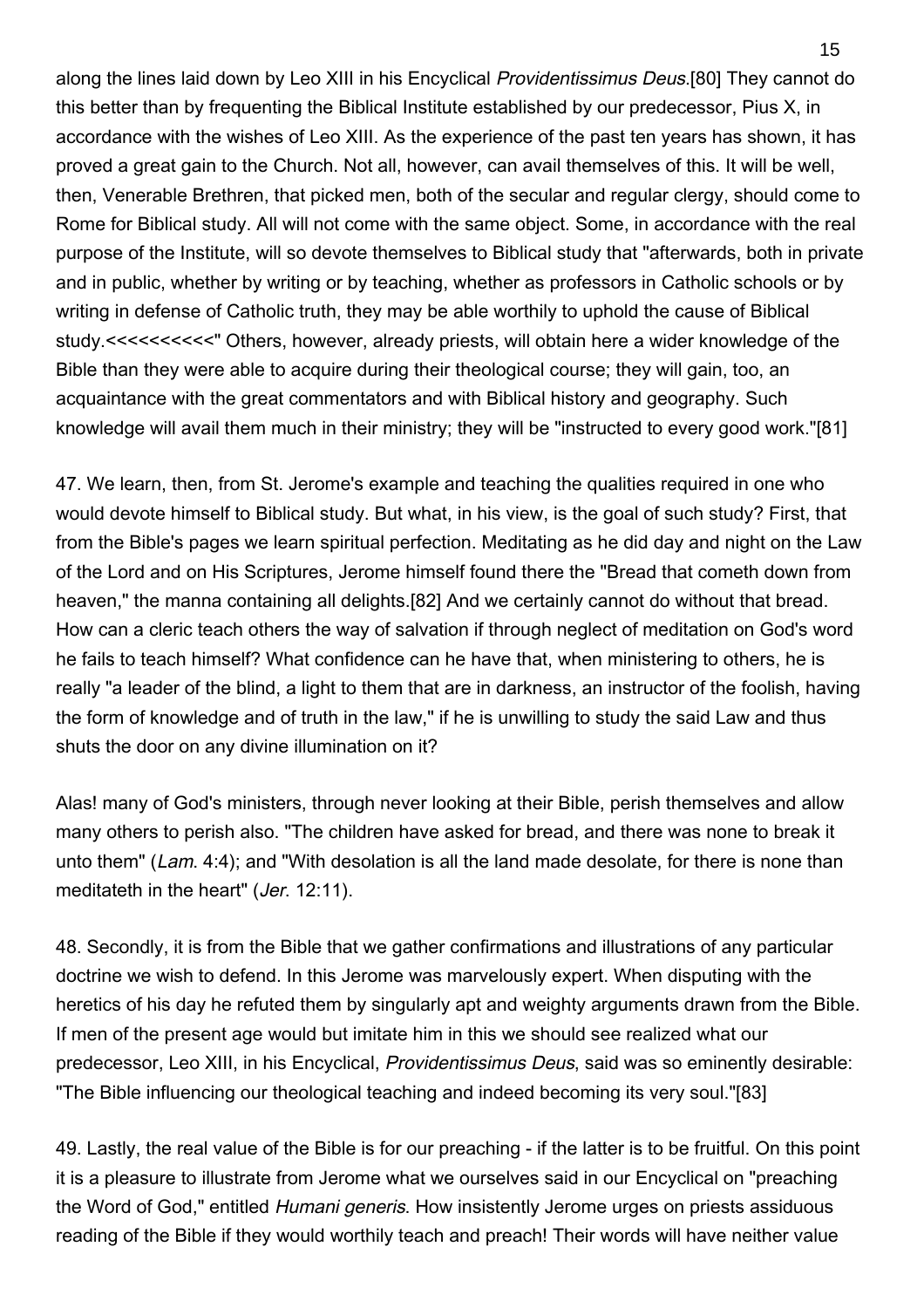nor weight nor any power to touch men's souls save in proportion as they are "informed" by Holy Scripture: "Let a priest's speech be seasoned with the Bible,"[84] for "the Scriptures are a trumpet that stirs us with a mighty voice and penetrates to the soul of them that believe,"[85] and "nothing so strikes home as an example taken from the Bible."[86]

50. These mainly concern the exegetes, yet preachers, too, must always bear them in mind. Jerome's first rule is careful study of the actual words so that we may be perfectly certain what the writer really does say. He was most careful to consult the original text, to compare various versions, and, if he discovered any mistake in them, to explain it and thus make the text perfectly clear. The precise meaning, too, that attaches to particular words has to be worked out, for "when discussing Holy Scripture it is not words we want so much as the meaning of words."[87] We do not for a moment deny that Jerome, in imitation of Latin and Greek doctors before him, leaned too much, especially at the outset, towards allegorical interpretations. But his love of the Bible, his unceasing toil in reading and re-reading it and weighing its meaning, compelled him to an evergrowing appreciation of its literal sense and to the 88 formulation of sound principles regarding it. These we set down here, for they provide a safe path for us all to follow in getting from the Sacred Books their full meaning.

In the first place, then, we must study the literal or historical meaning:

I earnestly warn the prudent reader not to pay attention to superstitious interpretations such as are given cut and dried according to some interpreter's fancy. He should study the beginning, middle, and end, and so form a connected idea of the whole of what he finds written.[88]

51. Jerome then goes on to say that all interpretation rests on the literal sense,[89] and that we are not to think that there is no literal sense merely because a thing is said metaphorically, for "the history itself is often presented in metaphorical dress and described figuratively."[90] Indeed, he himself affords the best refutation of those who maintain that he says that certain passages have no historical meaning: "We are not rejecting the history, we are merely giving a spiritual interpretation of it.''[91] Once, however, he has firmly established the literal or historical meaning, Jerome goes on to seek our deeper and hidden meanings, as to nourish his mind with more delicate food. Thus he says of the Book of Proverbs - and he makes the same remark about other parts of the Bible - that we must not stop at the simple literal sense: "Just as we have to seek gold in the earth, for the kernel in the shell, for the chestnut's hidden fruit beneath its hairy coverings, so in Holy Scripture we have to dig deep for its divine meaning."[92]

52. When teaching Paulinus "how to make true progress in the Bible," he says: "Everything we read in the Sacred Books shines and glitters even in its outer shell; but the marrow of it is sweeter. If you want the kernel you must break the shell."[93]

At the same time, he insists that in searching for this deeper meaning we must proceed in due order, "lest in our search for spiritual riches we seem to despise the history as poverty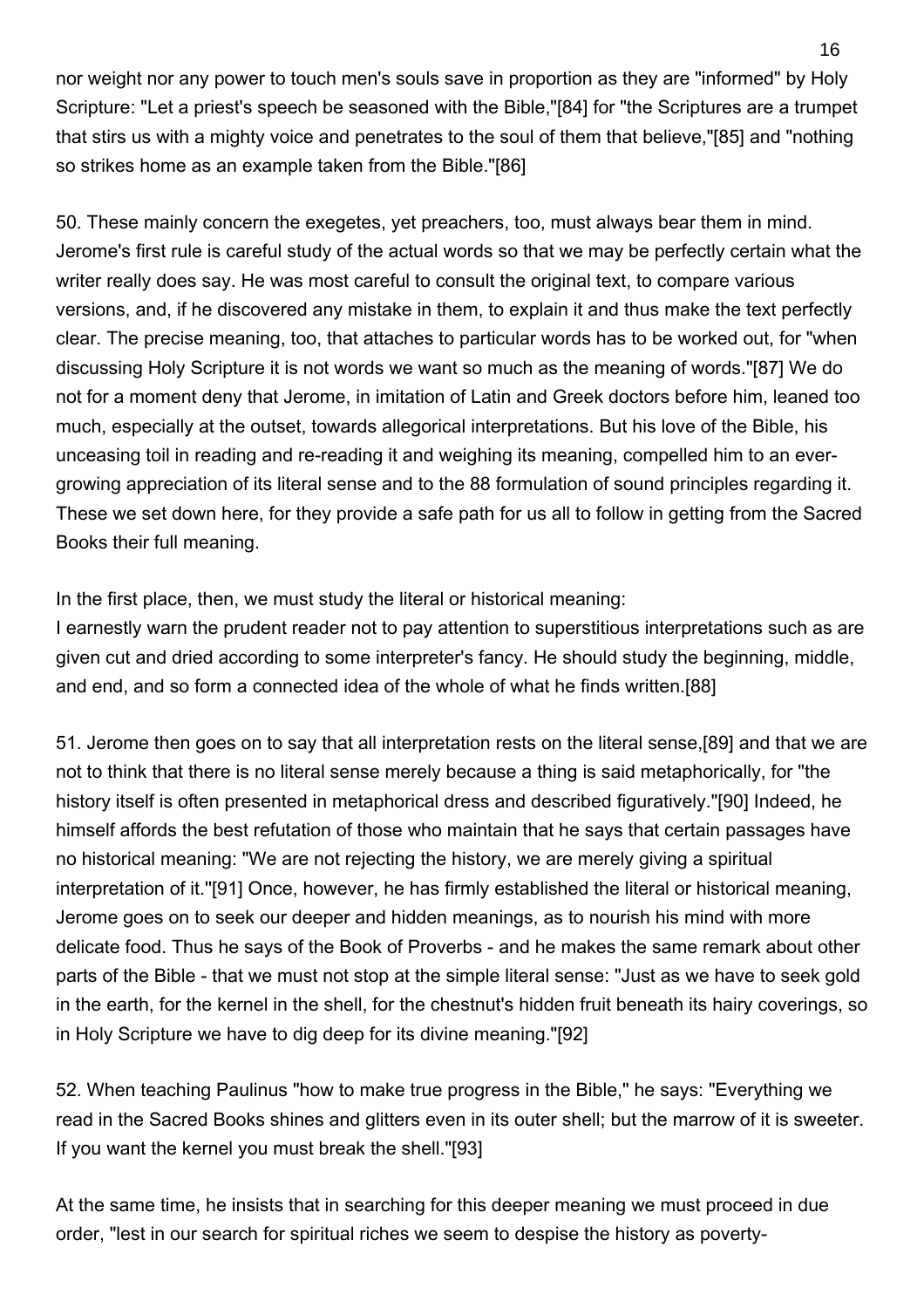stricken."[94] Consequently he repudiates many mystical interpretations alleged by ancient writers; for he feels that they are not sufficiently based on the literal meaning: When all these promises of which the Prophets sang are regarded not merely as empty sounds or idle tropological expressions, but as established on earth and having solid historical foundations, then, can we put on them the coping-stone of a spiritual interpretation.[95]

53. On this point he makes the wise remark that we ought not to desert the path mapped out by Christ and His Apostles, who, while regarding the Old Testament as preparing for and foreshadowing the New Covenant, and whilst consequently explaining various passages in the former as figurative, yet do not give a figurative interpretation of all alike. In confirmation of this he often refers us to St. Paul, who, when "explaining the mystery of Adam and Eve, did not deny that they were formed, but on that historical basis erected a spiritual interpretation, and said: 'Therefore shall a man leave,' etc."[96]

54. If only Biblical students and preachers would but follow this example of Christ and His Apostles; if they would but obey the directions of Leo XIII, and not neglect "those allegorical or similar explanations which the Fathers have given, especially when these are based on the literal sense, and are supported by weighty authority";[97] if they would pass from the literal to the more profound meaning in temperate fashion, and thus lift themselves to a higher plane, they would, with St. Jerome, realize how true are St. Paul's words: "All Scripture is inspired by God and useful for teaching, for reproving, for correcting, for instructing in justice" (2 Tim. 3: 16).

They would, too, derive abundant help from the infinite treasury of facts and ideas in the Bible, and would thence be able to mold firmly but gently the lives and characters of the faithful.

55. As for methods of expounding Holy Scripture - "for amongst the dispensers of the mysteries of God it is required that a man be found faithful" - St. Jerome lays down that we have got to keep to the "true interpretation, and that the real function of a commentator is to set forth not what he himself would like his author to mean, but what he really does mean."[98]

And he continues: "It is dangerous to speak in the Church, lest through some faulty interpretation we make Christ's Gospel into man's Gospel."[99] And again: "In explaining the Bible we need no florid oratorical composition, but that learned simplicity which is truth."[100]

This ideal he ever kept before him; he acknowledges that in his Commentaries he "seeks no praise, but so to set out what another has well said that it may be understood in the sense in which it was said."[101] He further demands of an expositor of Scripture a style which, "while leaving no impression of haziness. . .yet explains things, sets out the meaning, clears up obscurities, and is not mere verbiage."[102]

56. And here we may set down some passages from his writings which will serve to show to what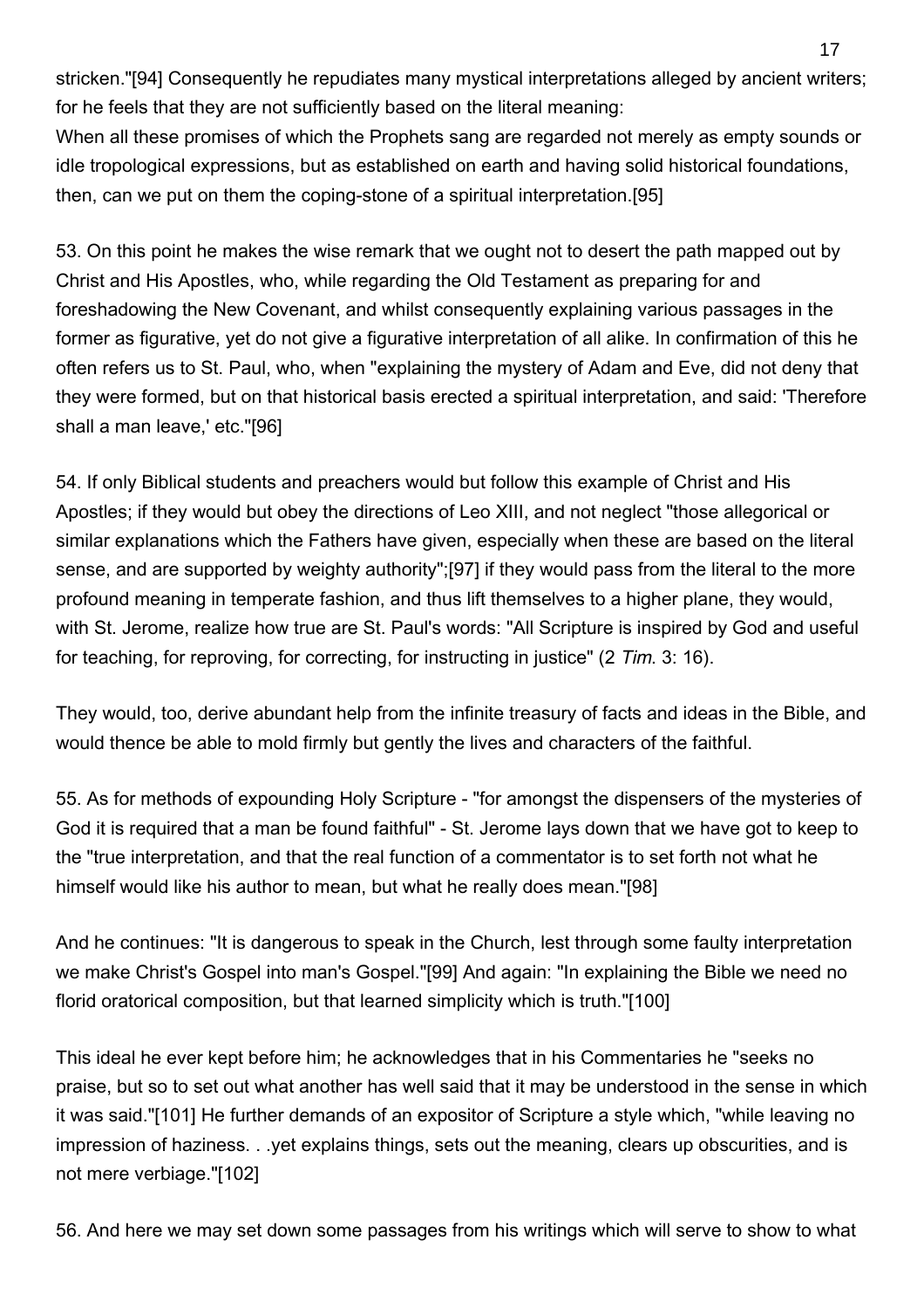an extent he shrank from that declamatory kind of eloquence which simply aims at winning empty applause by an equally empty and noisy flow of words. He says to Nepotian: I do not want you to be a declaimer or a garrulous brawler; rather be skilled in the Mysteries, learned in the Sacraments of God. To make the populace gape by spinning words and speaking like a whirlwind is only worthy of empty-headed men.[103]

### And once more:

Students ordained at this time seem not to think how they may get at the real marrow of Holy Scripture, but how best they may make peoples' ears tingle by their flowery declamations![104]

### Again:

I prefer to say nothing of men who, like myself, have passed from profane literature to Biblical study, but who, if they happen once to have caught men's ears by their ornate sermons, straightway begin to fancy that whatsoever they say is God's law. Apparently they do not think it worth while to discover what the Prophets and Apostles really meant; they are content to string together texts made to fit the meaning they want. One would almost fancy that instead of being a degraded species of oratory, it must be a fine thing to pervert the meaning of the text and compel the reluctant Scripture to yield the meaning one wants![105]

57. "As a matter of fact, mere loquacity would not win any credit unless backed by Scriptural authority, that is, when men see that the speaker is trying to give his false doctrine Biblical support" (Tit. 1:10). Moreover, this garrulous eloquence and wordy rusticity "lacks biting power, has nothing vivid or life-giving in it; it is flaccid, languid and enervated; it is like boiled herbs and grass, which speedily dry up and wither away."[106]

On the contrary the Gospel teaching is straightforward, it is like that "least of all seeds" - the mustard seed - "no mere vegetable, but something that 'grows into a tree so that the birds of the air come and dwell in its branches'."[107] The consequence is that everybody hears gladly this simple and holy fashion of speech, for it is clear and has real beauty without artificiality: There are certain eloquent folk who puff out their cheeks and produce a foaming torrent of words; may they win all the eulogiums they crave for! For myself, I prefer so to speak that I may be intelligible; when I discuss the Bible I prefer the Bible's simplicity[108]. . . A cleric's exposition of the Bible should, of course, have a certain becoming eloquence; but he must keep this in the background, for he must ever have in view the human race and not the leisurely philosophical schools with their choice coterie of disciples.[109]

If the younger clergy would but strive to reduce principles like these to practice, and if their elders would keep such principles before their eyes, we are well assured that they would prove of very real assistance to those to whom they minister.

58. It only remains for us, Venerable Brethren, to refer to those "sweet fruits" which Jerome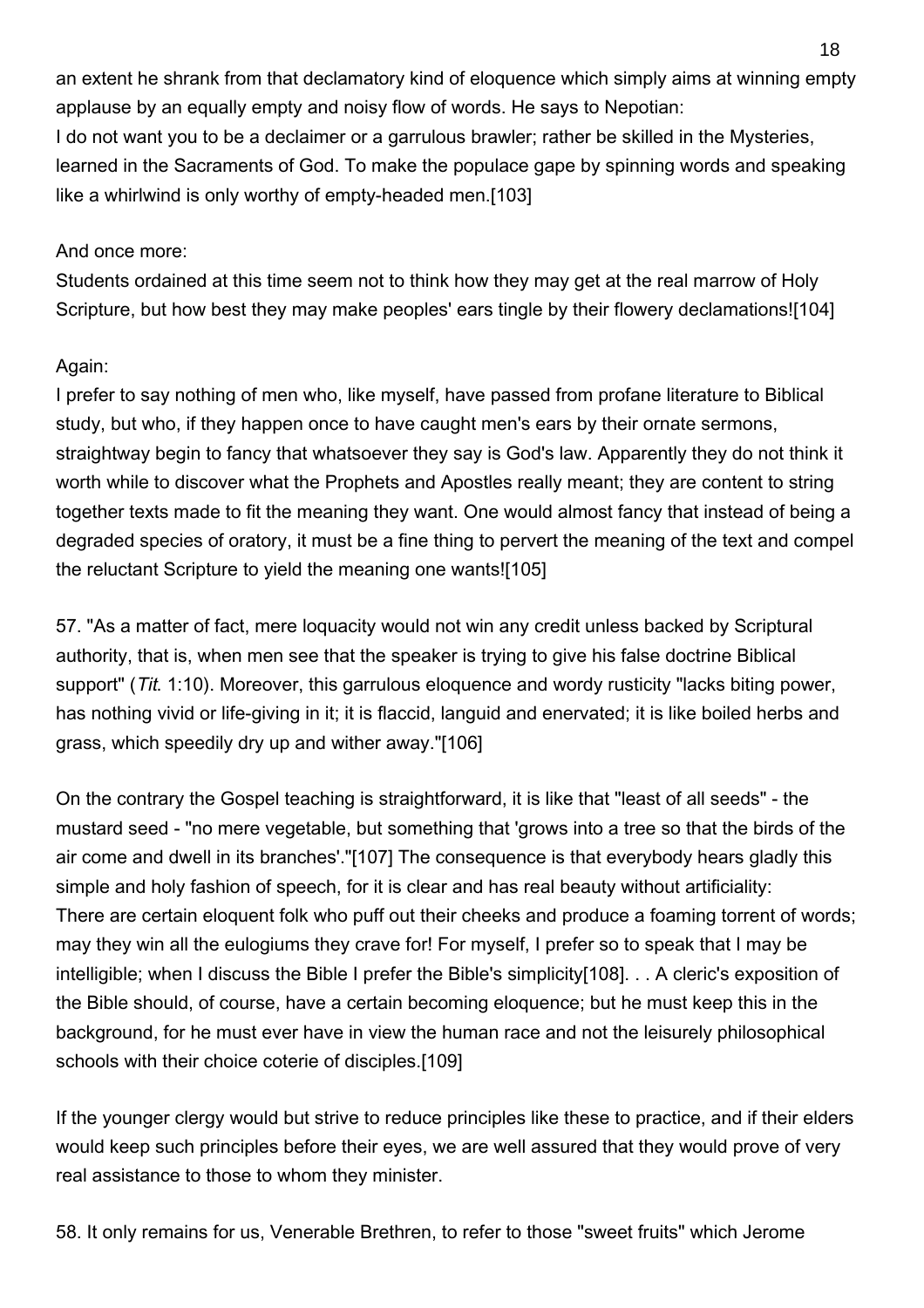gathered from "the bitter seed" of literature. For we confidently hope that his example will fire both clergy and laity with enthusiasm for the study of the Bible. It will be better, however, for you to gather from the lips of the saintly hermit rather than from our words what real spiritual delight he found in the Bible and its study. Notice, then, in what strain he writes to Paulinus, "my companion, friend, and fellow mystic": "I beseech you to live amidst these things. To meditate on them, to know nought else, to have no other interests, this is really a foretaste of the joys of heaven.'[110]

#### 59. He says much the same to his pupil Paula:

Tell me whether you know of anything more sacred than this sacred mystery, anything more delightful than the pleasure found herein? What food, what honey could be sweeter than to learn of God's Providence, to enter into His shrine and look into the mind of the Creator, to listen to the Lord's words at which the wise of this world laugh, but which really are full of spiritual teaching? Others may have their wealth, may drink out of jeweled cups, be clad in silks, enjoy popular applause, find it impossible to exhaust their wealth by dissipating it in pleasures of all kinds; but our delight is to meditate on the Law of the Lord day and night, to knock at His door when shut, to receive our food from the Trinity of Persons, and, under the guidance of the Lord, trample under foot the swelling tumults of this world.[111]

And in his Commentary on the Epistle to the Ephesians, which he dedicated to Paula and her daughter Eustochium, he says: "If aught could sustain and support a wise man in this life or help him to preserve his equanimity amid the conflicts of the world, it is, I reckon, meditation on and knowledge of the Bible."[112]

60. And so it was with Jerome himself: afflicted with many mental anxieties and bodily pains, he yet ever enjoyed an interior peace. Nor was this due simply to some idle pleasure he found in such studies: it sprang from love of God and it worked itself out in an earnest love of God's Church - the divinely appointed guardian of God's Word. For in the Books of both Testaments Jerome saw the Church of God foretold. Did not practically every one of the illustrious and sainted women who hold a place of honor in the Old Testament prefigure the Church, God's Spouse? Did not the priesthood, the sacrifices, the solemnities, nay, nearly everything described in the Old Testament shadow forth that same Church? How many Psalms and Prophecies he saw fulfilled in that Church? To him it was clear that the Church's greatest privileges were set forth by Christ and His Apostles. Small wonder, then, that growing familiarity with the Bible meant for Jerome growing love of the Spouse of Christ. We have seen with what reverent yet enthusiastic love he attached himself to the Roman Church and to the See of Peter, how eagerly he attacked those who assailed her. So when applauding Augustine, his junior yet his fellow-soldier, and rejoicing in the fact that they were one in their hatred of heresy, he hails him with the words:

Well done! You are famous throughout the world. Catholics revere you and point you out as the establisher of the old-time faith; and - an even greater glory - all heretics hate you. And they hate me too; unable to slay us with the sword, they would that wishes could kill.[113]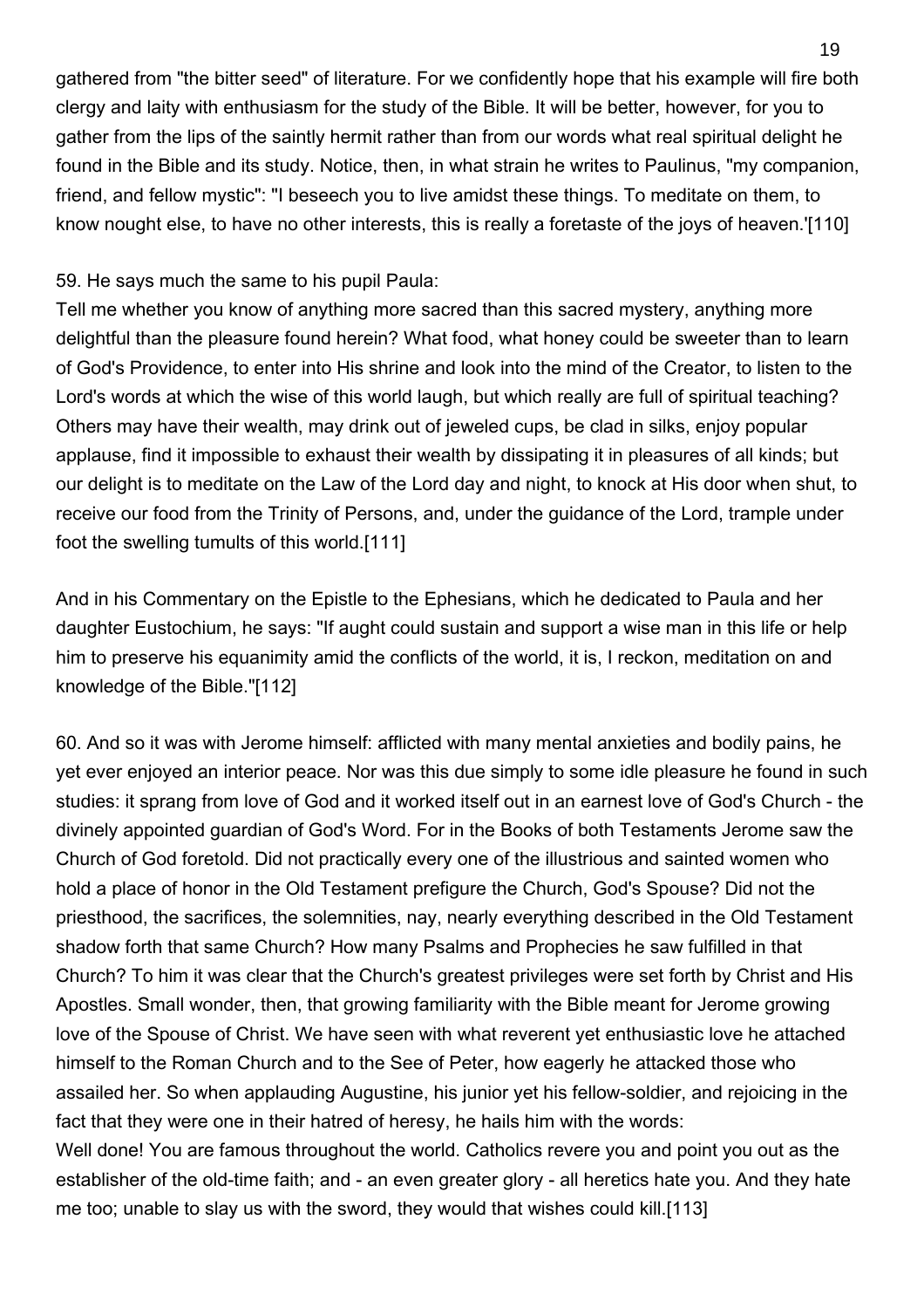Sulpicius Severus quotes Postumianus to the same effect:

His unceasing conflict with wicked men brings on him their hatred. Heretics hate him, for he never ceases attacking them; clerics hate him, for he assails their criminal lives. But all good men admire him and love him.[114]

And Jerome had to endure much from heretics and abandoned men, especially when the Pelagians laid waste the monastery at Bethlehem. Yet all this he bore with equanimity, like a man who would not hesitate to die for the faith:

I rejoice when I hear that my children are fighting for Christ. May He in whom we believe confirm our zeal so that we may gladly shed our blood for His faith. Our very home is - as far as worldly belongings go - completely ruined by the heretics; yet through Christ's mercy it is filled with spiritual riches. It is better to have to be content with dry bread than to lose one's faith.[115]

61. And while he never suffered errors to creep in unnoticed, he likewise never failed to lash with biting tongue any looseness in morals, for he was always anxious "to present," unto Christ "the Church in all her glory, not having spot or wrinkle or any such things, but that she might be holy and without blemish" (Eph. 5:27). How terribly he upbraids men who have degraded the dignity of the priesthood! With what vigor he inveighs against the pagan morals then infecting Rome! But he rightly felt that nothing could better avail to stem this flood of vice than the spectacle afforded by the real beauty of the Christian life; and that a love of what is really good is the best antidote to evil. Hence he urged that young people must be piously brought up, the married taught a holy integrity of life, pure souls have the beauty of virginity put before them, that the sweet austerity of an interior life should be extolled, and since the primal law of Christian religion was the combination of toil with charity, that if this could only be preserved human society would recover from its disturbed state. Of this charity he says very beautifully: "The believing soul is Christ's true temple. Adorn it, deck it out, offer your gifts to it, in it receive Christ. Of what profit to have your walls glittering with jewels while Christ dies of hunger in poverty?"[116]

62. As for toil, his whole life and not merely his writings afford the best example. Postumianus, who spent six months with him at Bethlehem, says: "He is wholly occupied in reading and with books; he rests neither day nor night; he is always either reading or writing something."[117] Jerome's love of the Church, too, shines out even in his Commentaries wherein he lets slip no opportunity for praising the Spouse of Christ:

The choicest things of all the nations have come and the Lord's House is filled with glory: that is, "the Church of the Living God, the pillar and the ground of truth." . . . With jewels like these is the Church richer than ever was the synagogue; with these living stones is the House of God built up and eternal peace bestowed upon her.[118]

Come, let us go up to the Mount of the Lord: for we must needs go up if we would come to Christ and to the House of the God of Jacob, to the Church which is "the pillar and ground of truth."[119] By the Lord's voice is the Church established upon the rock, and her hath the King brought into His chamber, to her by secret condescension hath He put forth His hand through the lattices.[120]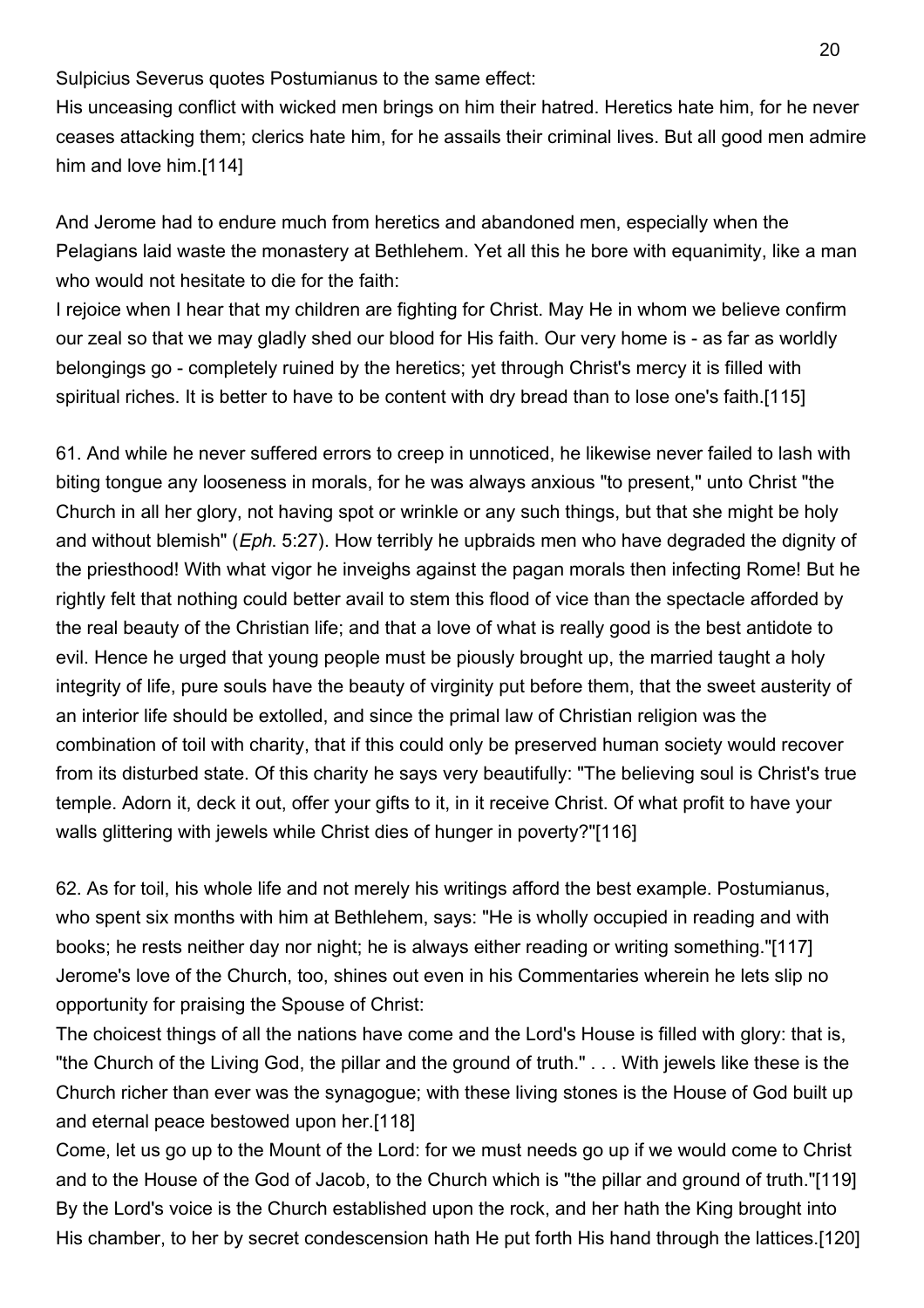63. Again and again, as in the passages just given, does Jerome celebrate the intimate union between Christ and His Church. For since the Head can never be separated from the mystical body, so, too, love of Christ is ever associated with zeal of His Church; and this love of Christ must ever be the chiefest and most agreeable result of a knowledge of Holy Scripture. So convinced indeed was Jerome that familiarity with the Bible was the royal road to the knowledge and love of Christ that he did not hesitate to say: "Ignorance of the Bible means ignorance of Christ."[121] And "what other life can there be without knowledge of the Bible wherein Christ, the life of them that believe, is set before us?'[122] Every single page of either Testament seems to center around Christ; hence Jerome, commenting on the words of the Apocalypse about the River and the Tree of Life, says:

One stream flows out from the throne of God, and that is the Grace of the Holy Spirit, and that grace of the Holy Spirit is in the Holy Scriptures, that is in the stream of the Scriptures. Yet has that stream twin banks, the Old Testament and the New, and the Tree planted on either side is Christ.[123]

64. Small wonder, then, if in his devout meditations he applied everything in the Bible to Christ: When I read the Gospel and find there testimonies from the Law and from the Prophets, I see only Christ; I so see Moses and the Prophets and I understand them of Christ. Then when I come to the splendor of Christ Himself, and when I gaze at that glorious sunlight, I care not to look at the lamplight. For what light can a lamp give when lit in the daytime? If the sun shines out, the lamplight does not show. So, too, when Christ is present the Law and the Prophets do not show. Not that I would detract from the Law and the Prophets; rather do I praise them in that they show forth Christ. But I so read the Law and the Prophets as not to abide in them but from them to pass to Christ.[124]

65. Hence was Jerome wondrously uplifted to love for and knowledge of Christ through his study of the Bible in which he discovered the precious pearl of the Gospel: "There is one most priceless pearl: the knowledge of the Savior, the mystery of His Passion, the secret of His Resurrection."[125] Burning as he did with the love of Christ we cannot but marvel that he, poor and lowly with Christ, with soul freed from earthly cares, sought Christ alone, by His spirit was he led, with Him he lived in closest intimacy, by imitating Him he would bear about the image of His sufferings in himself. For him nought more glorious than to suffer with and for Christ. Hence it was that when on Damasus' death he, wounded and weary from evil men's assaults, left Rome and wrote just before he embarked:

Though some fancy me a scoundrel and guilty of every crime - and, indeed, this is a small matter when I think of my sins - yet you do well when from your soul you reckon evil men good. Thank God I am deemed worthy to be hated by the world. . . What real sorrows have I to bear - I who fight for the Cross? Men heap false accusations on me; yet I know that through ill report and good report we win the kingdom of heaven.[126]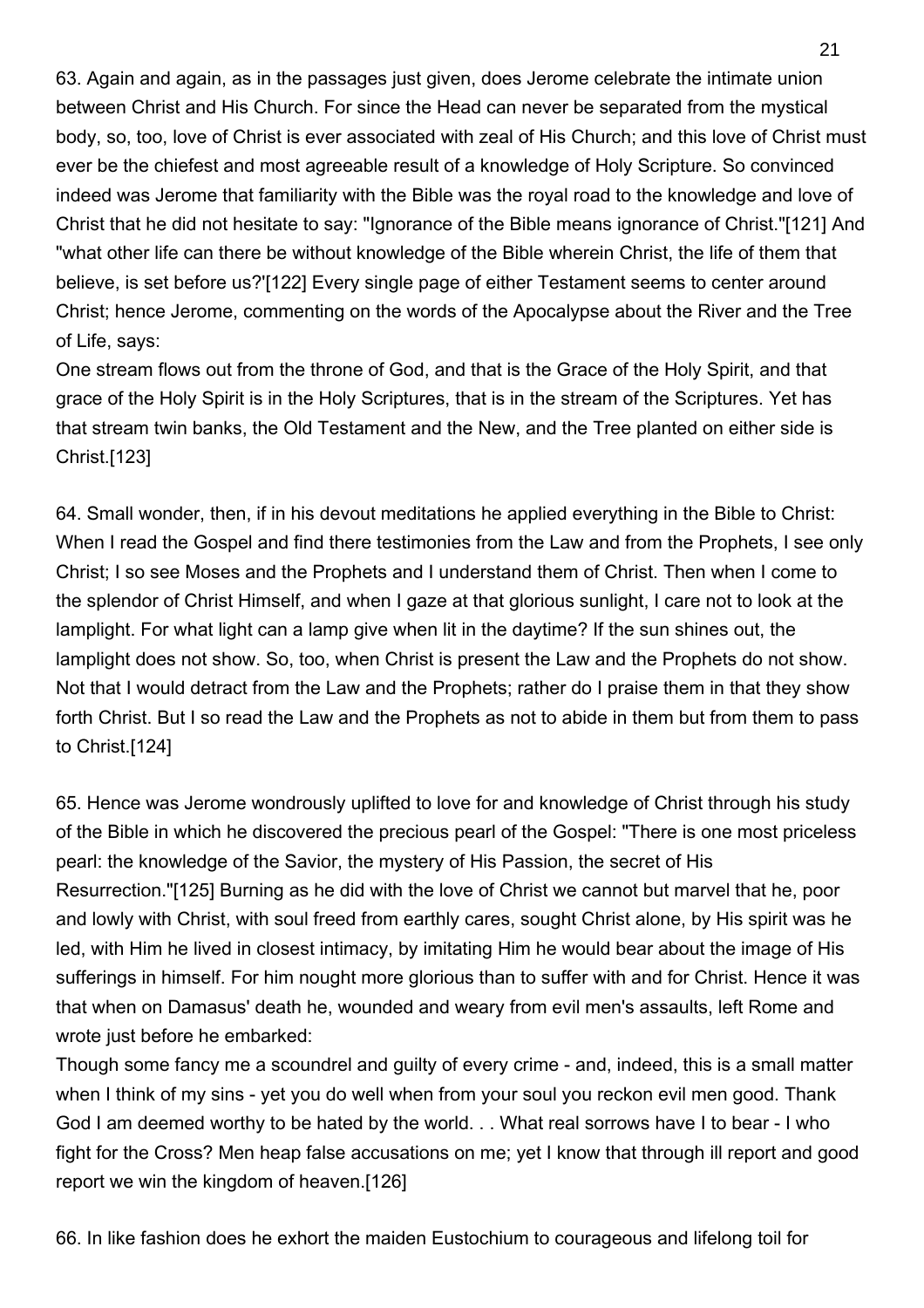Christ's sake:

To become what the Martyrs, the Apostles, what even Christ Himself was, means immense labor but what a reward! . . . What I have been saying to you will sound hard to one who does not love Christ. But those who consider worldly pomp a mere offscouring and all under the sun mere nothingness if only they may win Christ, those who are dead with Christ, have risen with Him and have crucified the flesh with its vices and concupiscences - they will echo the words: "Who shall separate us from the charity of Christ?"[127]

67. Immense, then, was the profit Jerome derived from reading Scripture; hence came those interior illuminations whereby he was ever more and more drawn to knowledge and love of Christ; hence, too, that love of prayer of which he has written so well; hence his wonderful familiarity with Christ, Whose sweetness drew him so that he ran unfalteringly along the arduous way of the Cross to the palm of victory. Hence, too, his ardent love for the Holy Eucharist: "Who is wealthier than he who carries the Lord's Body in his wicker basket, the Lord's Blood in his crystal vessel?"[128] Hence, too, his love for Christ's Mother, whose perpetual virginity he had so keenly defended, whose title as God's Mother and as the greatest example of all the virtues he constantly set before Christ's spouses for their imitation.[129] No one, then, can wonder that Jerome should have been so powerfully drawn to those spots in Palestine which had been consecrated by the presence of our Redeemer and His Mother. It is easy to recognize the hand of Jerome in the words written from Bethlehem to Marcella by his disciples, Paula and Eustochium: What words can serve to describe to you the Savior's cave? As for the manger in which He lay well, our silence does it more honor than any poor words of ours. . . Will the day ever dawn where we can enter His cave to weep at His tomb with the sister (of Lazarus) and mourn with His Mother; when we can kiss the wood of His Cross and, with the ascending Lord on Olivet, be uplifted in mind and spirit?[130]

Filled with memories such as these, Jerome could, while far away from Rome and leading a life hard for the body but inexpressibly sweet to the soul, cry out: "Would that Rome had what tiny Bethlehem possesses!"[131]

68. But we rejoice - and Rome with us - that the Saint's desire has been fulfilled, though far otherwise than he hoped for. For whereas David's royal city once gloried in the possession of the relics of "the Greatest Doctor" reposing in the cave where he dwelt so long, Rome now possesses them, for they lie in St. Mary Major's beside the Lord's Crib. His voice is now still, though at one time the whole Catholic world listened to it when it echoed from the desert; yet Jerome still speaks in his writings, which "shine like lamps throughout the world."[132] Jerome still calls to us. His voice rings out, telling us of the super-excellence of Holy Scripture, of its integral character and historical trustworthiness, telling us, too, of the pleasant fruits resulting from reading and meditating upon it. His voice summons all the Church's children to return to a truly Christian standard of life, to shake themselves free from a pagan type of morality which seems to have sprung to life again in these days. His voice calls upon us, and especially on Italian piety and zeal,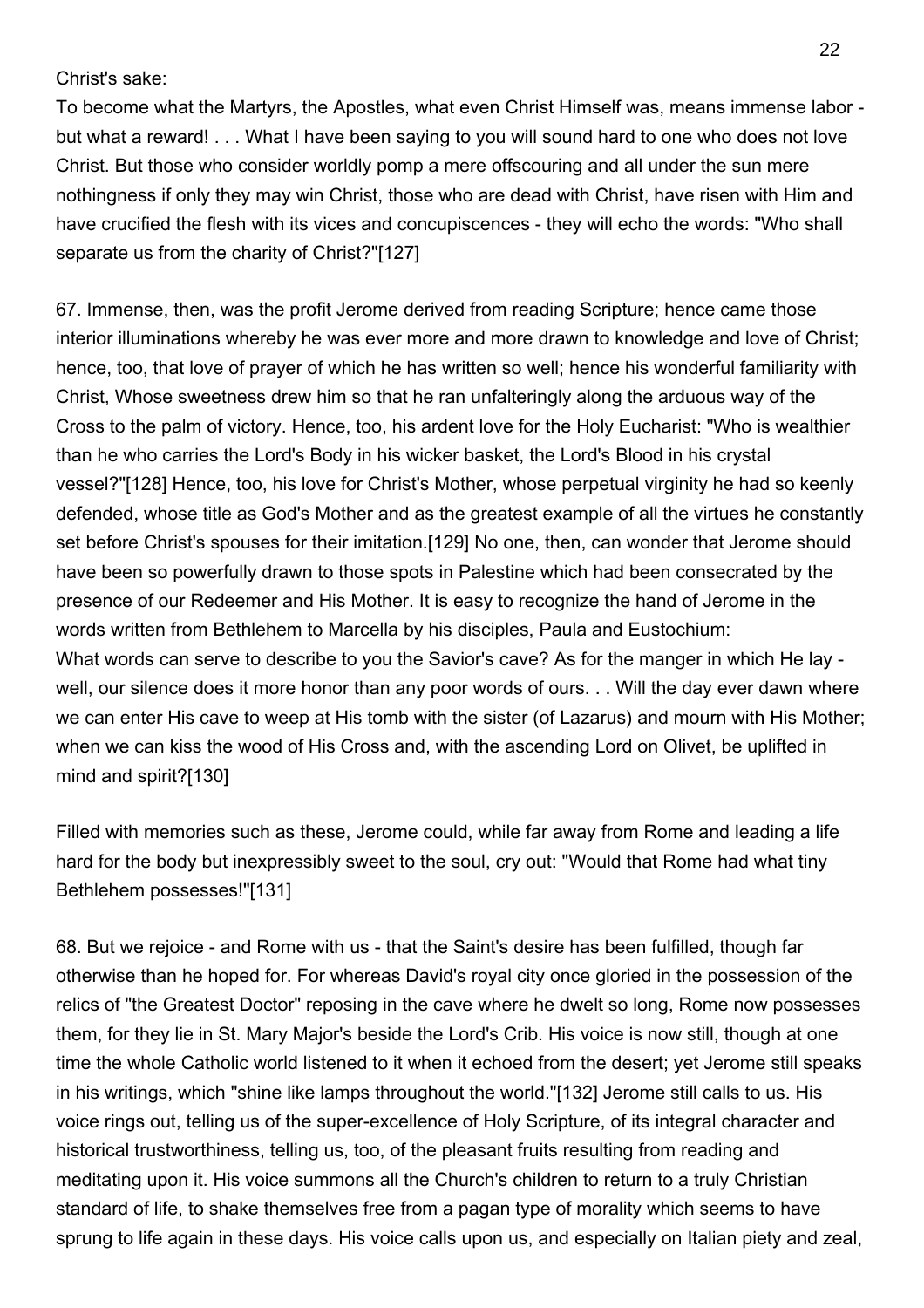to restore to the See of Peter divinely established here that honor and liberty which its Apostolic dignity and duty demand. The voice of Jerome summons those Christian nations which have unhappily fallen away from Mother Church to turn once more to her in whom lies all hope of eternal salvation. Would, too, that the Eastern Churches, so long in opposition to the See of Peter, would listen to Jerome's voice. When he lived in the East and sat at the feet of Gregory and Didymus, he said only what the Christians of the East thought in his time when he declared that "If anyone is outside the Ark of Noe he will perish in the over-whelming flood."[133] Today this flood seems on the verge of sweeping away all human institutions - unless God steps in to prevent it. And surely this calamity must come if men persist in sweeping on one side God the Creator and Conserver of all things! Surely whatever cuts itself off from Christ must perish! Yet He Who at His disciples' prayer calmed the raging sea can restore peace to the tottering fabric of society. May Jerome, who so loved God's Church and so strenuously defended it against its enemies, win for us the removal of every element of discord, in accordance with Christ's prayer, so that there may be "one fold and one shepherd."

69. Delay not, Venerable Brethren, to impart to your people and clergy what on the fifteenth centenary of the death of "the Greatest Doctor" we have here set before you. Urge upon all not merely to embrace under Jerome's guidance Catholic doctrine touching the inspiration of Scripture, but to hold fast to the principles laid down in the Encyclical Providentissimus Deus, and in this present Encyclical. Our one desire for all the Church's children is that, being saturated with the Bible, they may arrive at the all surpassing knowledge of Jesus Christ. In testimony of which desire and of our fatherly feeling for you we impart to you and all your flocks the Apostolic blessing.

Given at St. Peter's, Rome, September 15, 1920, the seventh year of our Pontificate.

## BENEDICT XV

1. Rom. 15:4.

- 2. Sulpicius Severus, Dial., 1, 7.
- 3. John Cassian, De Incarn., 7, 26.
- 4. S. Prosper, Carmen de ingratis, 57
- 5. S. Jerome, De viris ill., 135.
- 6. Id., Epist. ad Theophilum, 82, 2, 2.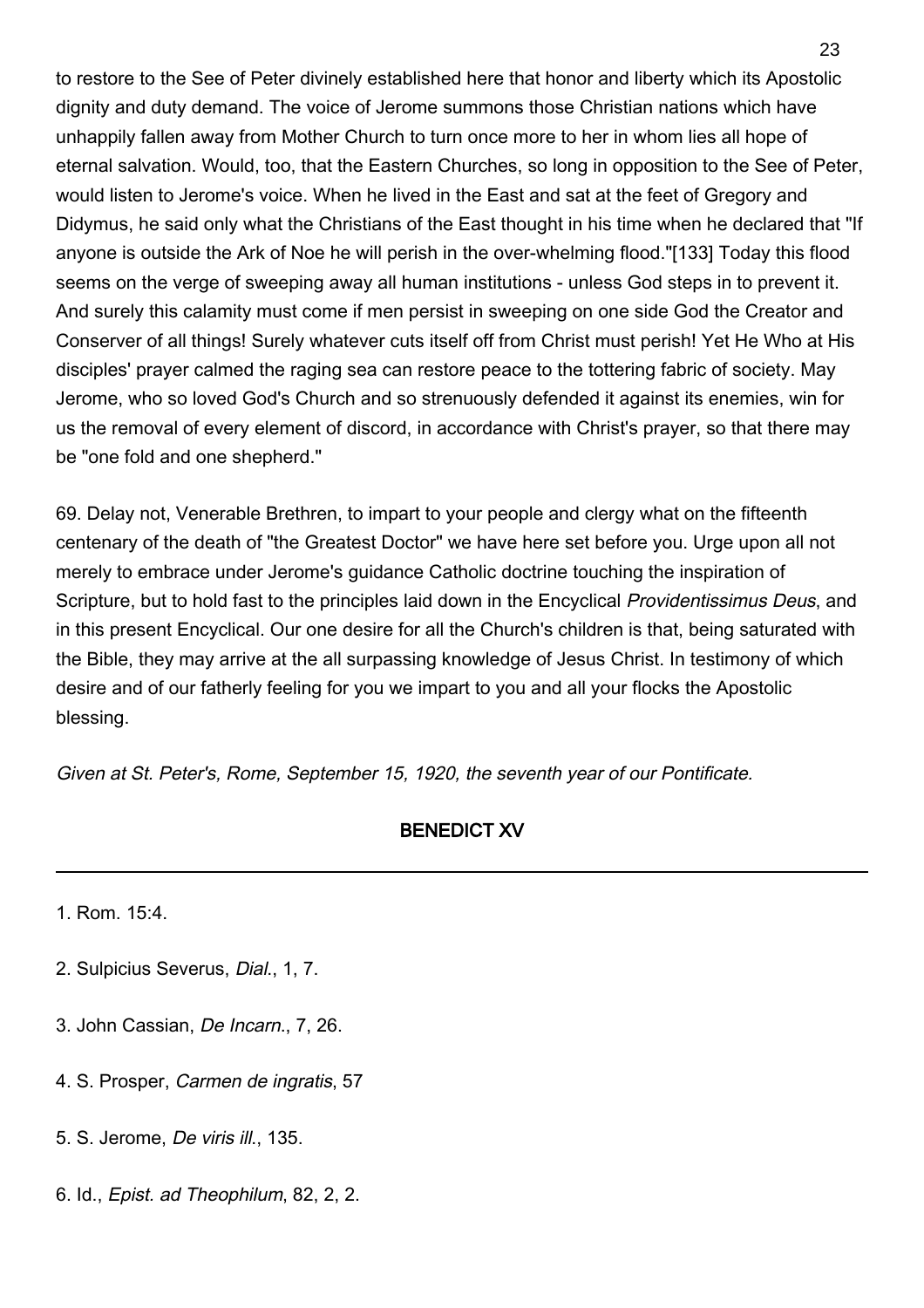7. Id., Epist. ad Damasum, 15, 1, 1; Epist. ad eundum, 16, 2, 1.

8. Id., In Abdiam, Prol.

9. Id., In Matt., 13:44.

10. Id., Epist. ad Eustochium, 22, 30, 1.

11. Id., Epist. ad Pammachium et Oceanum, 84, 3, 1.

12. Id., Epist. ad Rusticum, 125, 12.

13. Id., Epist. ad Geruchiam, 123, 9; Epist. ad Principiam, 127, 7, 1.

14. Id., Epist. and Principiam, 127, 7, 1.

15. Id., Epist. ad Damasum, 36, 1; Epist. ad Marcellum, 32, 1.

16. Id., Epist. ad Asellam, 45, 2; Epist. ad Marcellinum et Anapsychiam, 126, 3; Epist. ad Principiam, 127, 7.

17. Id., Epist. ad Pammachium et Oceanum, 84, 3, 1.

18. Id., Ad Domnionem et Rogatianum in I Paral., Praef.

19. Id., Tract. de Ps., 88.

20. Id., In Matt., 13:44; Tract. de Ps., 77.

21. Id., In Matt., 13:45.

22. Id., Quaest. in Genesim, Praef.

23. Id., In Agg., 2:1, In Gal., 2:10.

24. Id., Adv. Helv., 19.

25. Id., Adv. Iovin., 1, 4.

26. Id., Epist. ad Pammachium, 49, 14, 1.

27. Id., In Jer., 9:12-14.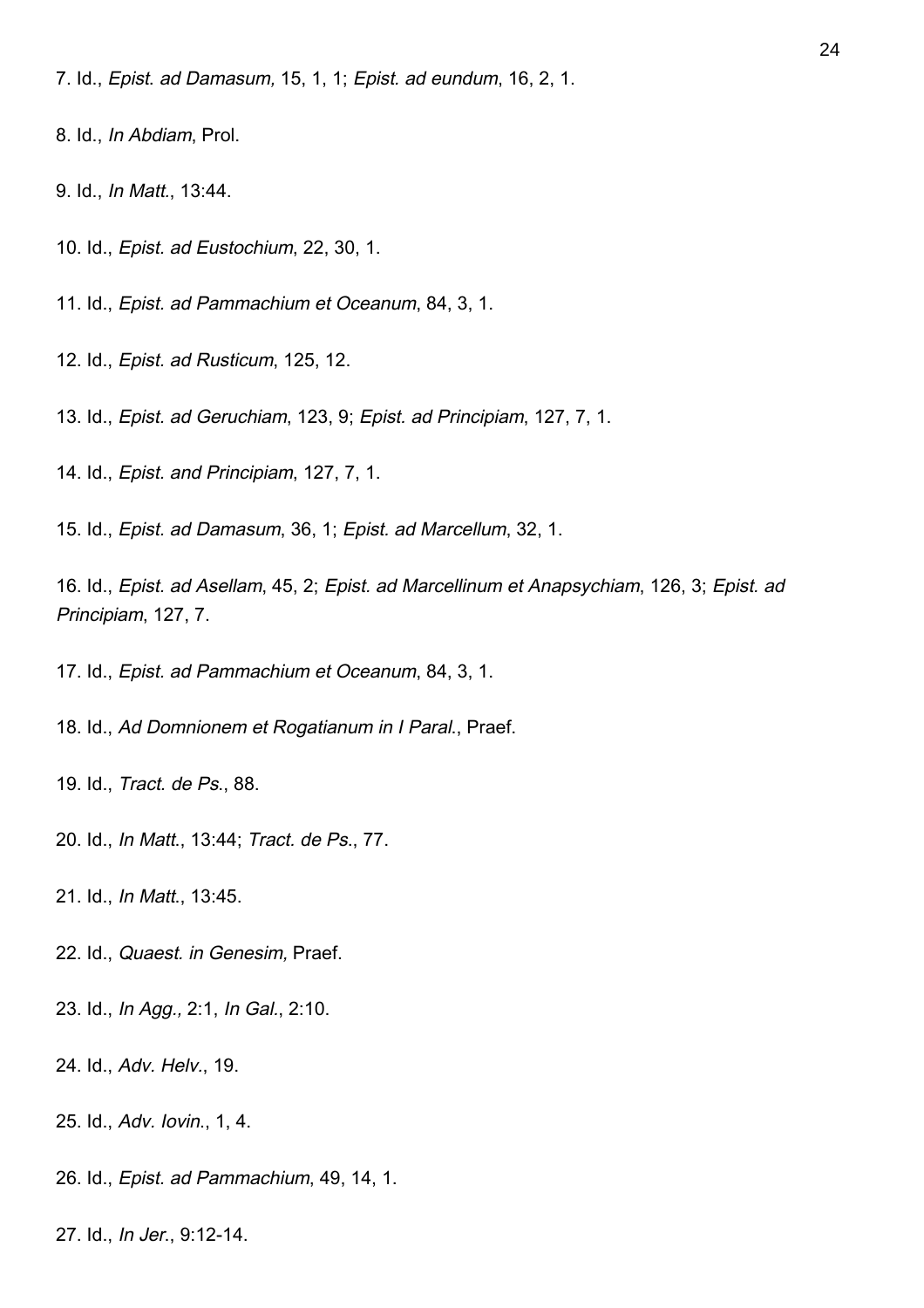28. Id., Epist. ad Fabiolam, 78, 30.

- 29. Id., Epist. ad Marcellam, 27, 1, 1.
- 30. Id., In Ezech., 1:15-18.
- 31. Id., In Mich., 2:11; 3:5-8.
- 32. Id., In Mich., 4:1.
- 33. Id., In Jer., 31:35.
- 34. Id., In Nah. 1:9.
- 35. Id., Epist. ad Pammachium, 57, 7, 4.
- 36. Id., Epist. Theophilum, 82, 7, 2.
- 37. Id., Epist. ad Vitalem, 72, 2, 2.
- 38. Id., Epist. ad Damasum, 18, 7, 4; cf. Epist. Paula et Eustochium ad Marcellam, 46, 6, 2.
- 39. Id., Epist. ad Damasum, 36, 11, 2.
- 40. Id., Epist. ad Pammachium, 57, 9, 1.
- 41. S. Augustine, Ad S. Hieron., inter epist. S. Hier., 116, 3.
- 42. Leo XIII, Providentissimus Deus; cf. Ench. Bibl., n. 125.
- 43. Ibid., cf. Ench. Bibl., n. 124.
- 44. S. Jerome, In Jer., 23:15-17; In Matt., 14:8; Adv. Helv., 4.
- 45. Id., In Philem., 4.
- 46. S. Aug., Contra Faustum, 26, 3, 6.
- 47. S. Jerome, In Matt., Prol.; cf. Luke, 1:1.
- 48. Id., Epist. ad Fabiolam, 78, 1, 1; cf. In Marc., 1:13-31.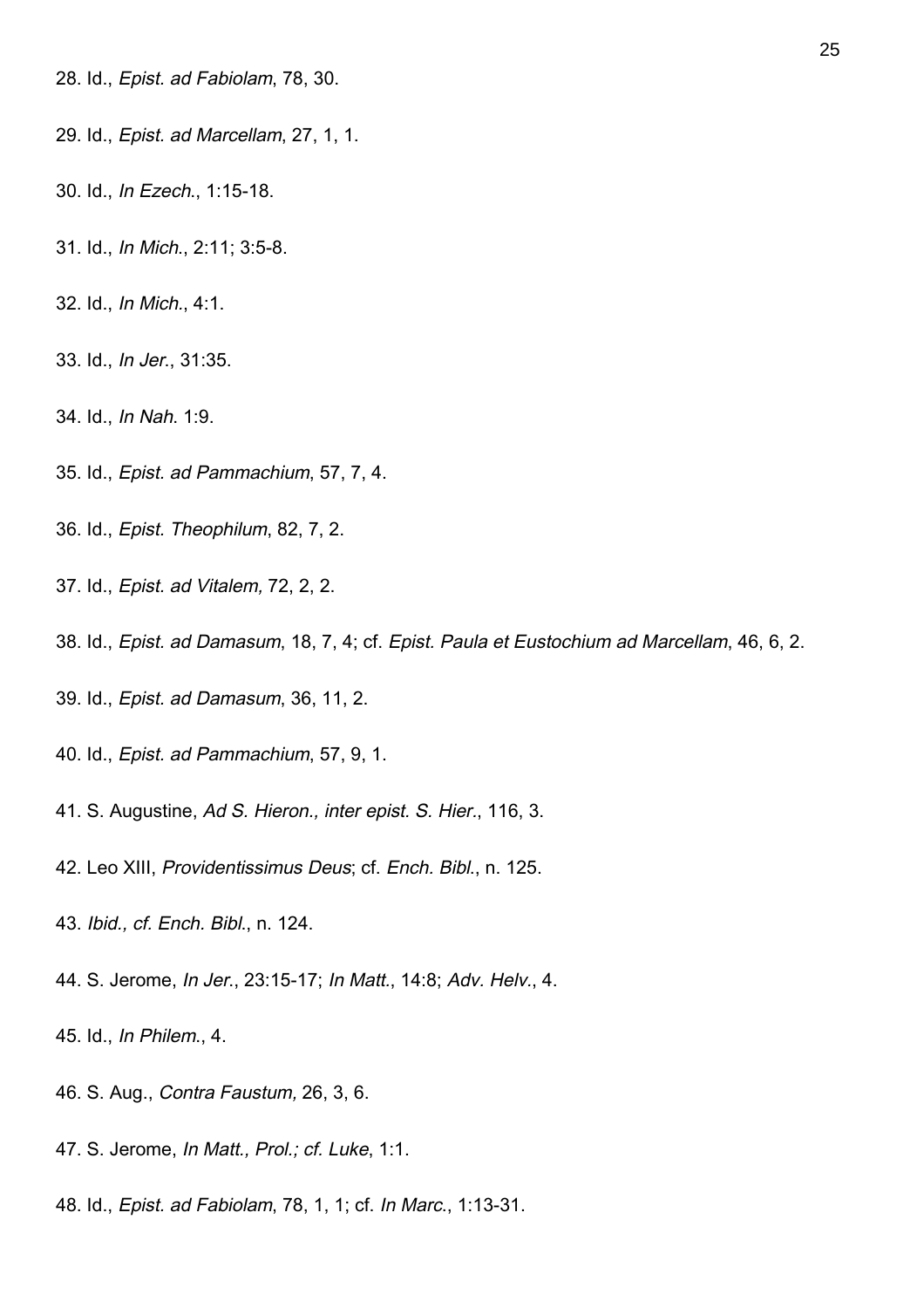- 49. S. Aug., Contra Faustum, 26, 8.
- 50. S. Jerome, Epist. ad Demetriadem, 130, 20; cf. Prov. 4:6,8.
- 51. Conc. Trid., Sess. 4 Decr. de ed. et usu ss. Iibrorum; cf. Ench. Bibl., n. 61.
- 52. S. Jerome, Epist. ad Paulinum, 58, 9, 2; 11, 2.
- 53. S. Aug., Confessiones, 3, S; cf. 8, 12.
- 54. S. Jerome, Epist. ad Eustochium, 22, 30, 2.
- 55. Id., In Mich., 1:10-15.
- 56. Id., In Gal., 5:19-21.
- 57. Id., Epist. 108 sive Epitaphium S. Paulae, 26, 2.
- 58. Id., Ad Domnionem et Rogatianum in I Paral, Praef.
- 59. Id., Epist. ad Theophilum, 63, 2.
- 60. Id., Epist. ad Damasum, 15, 1, 2, 4.
- 61. Id., Epist ad Damasum, 16, 2, 2.
- 62. Id., In Dan., 3:37.
- 63. Id., Adv. Vigil., 6.
- 64. Id., Dial. contra Pelagianos, Prol. 2.
- 65. Id., Contra Ruf., 3, 43.
- 66. Id., In Mich., I:I0-IS.
- 67. Id., In Is., 16:1-S.
- 68. Leo XIII, Providentissimus Deus; cf. Ench. Bibl., n. 100.
- 69. S. Jerome, In Tit., 3:9.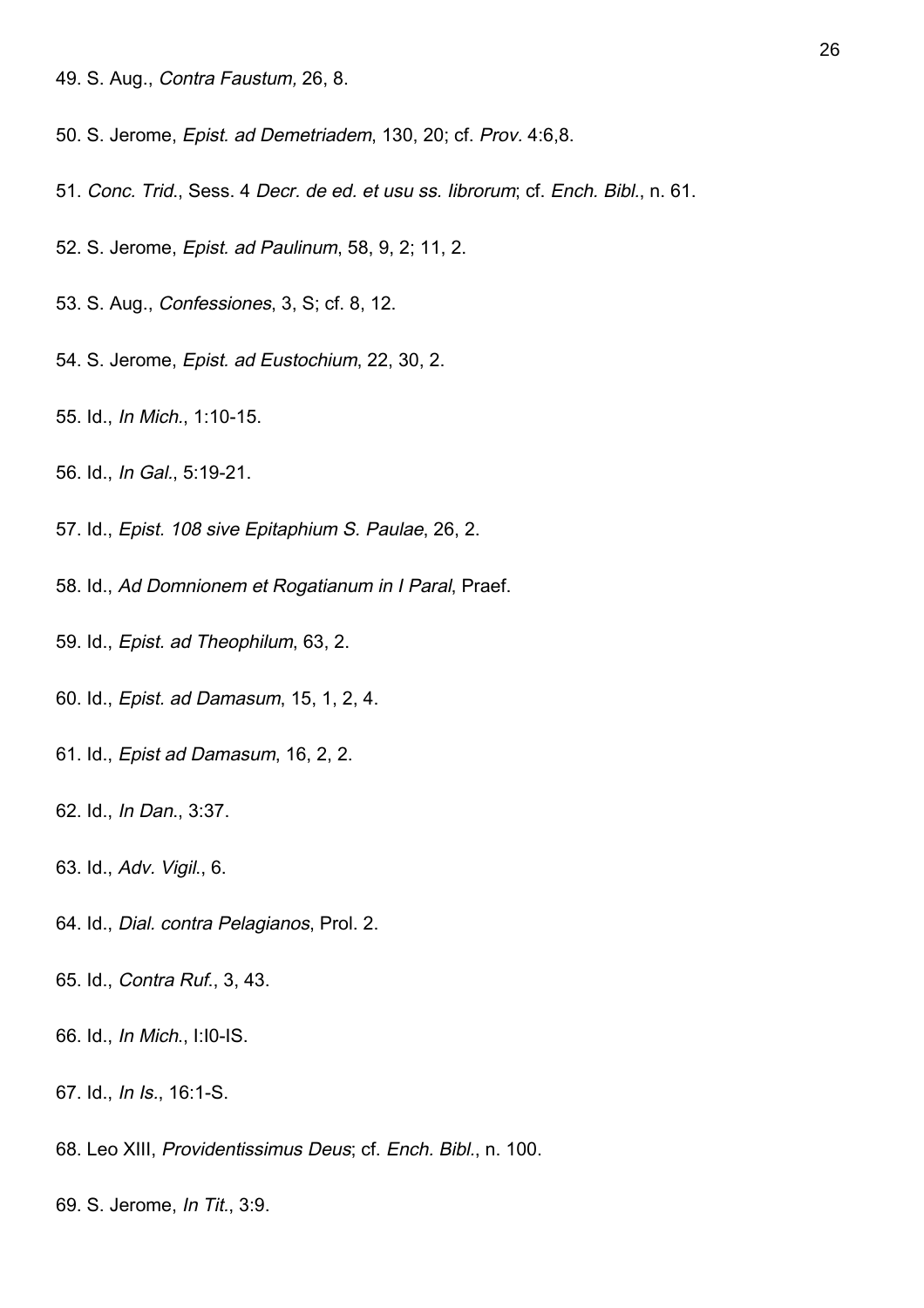70. Id., In Eph., 4:31.

- 71. Id., Epist. ad Laetam, 107, 9, 12.
- 72. Id., Epist. ad Eustochium, 22, 17, 2.
- 73. Id., Epist. 108 sive Epitaphium S. Paulae, 26.
- 74. Id., Epist. ad Principiam, 127, 7.
- 75. Imitatio Christi, 4, 11, 4.
- 76. S. Jerome, Epist. ad Rusticum, 125, 7, 3.
- 77. Id., Epist. ad Nepotianum, 52, 7, 1; cf. Tit. 1:9.
- 78. Id. Epist. ad Paulinum, 53, 3 3.
- 79. Id. Epsit. as Marcellam, 27, i, 2.
- 80. Leo XIII, Providentissimus Deus; cf. Ench. Bibl., n. 100-132.
- 81. Pius X, Vinea electa, May 7, 1909; cf. A.A.S., I (1909) 447-451; Ench. Bibl., n. 300.
- 82. S. Jerome, Tract. de Ps. 147; cf. Ps. 1:2, Wis. 16:20.
- 83. Leo XIII, Providentissimus Deus; cf. Ench. Bibl., n. 114.
- 84. S. Jerome, Epist. ad Nepotianum, 52, 8, 1.
- 85. Id., In Amos, 3:3-8.
- 86. Id., In Zach., 9:15.
- 87. Id., Epist. ad Marcellam, 29, 1, 3.
- 88. Id., In Matt., 25:13.
- 89. Cf. Id., In Ezech., 38:1, 41:23, 42:13; In Marc., 1:13-31; Epist. ad Dardanum, 129, 6, 1. 90. Id., In Hab., 3:14.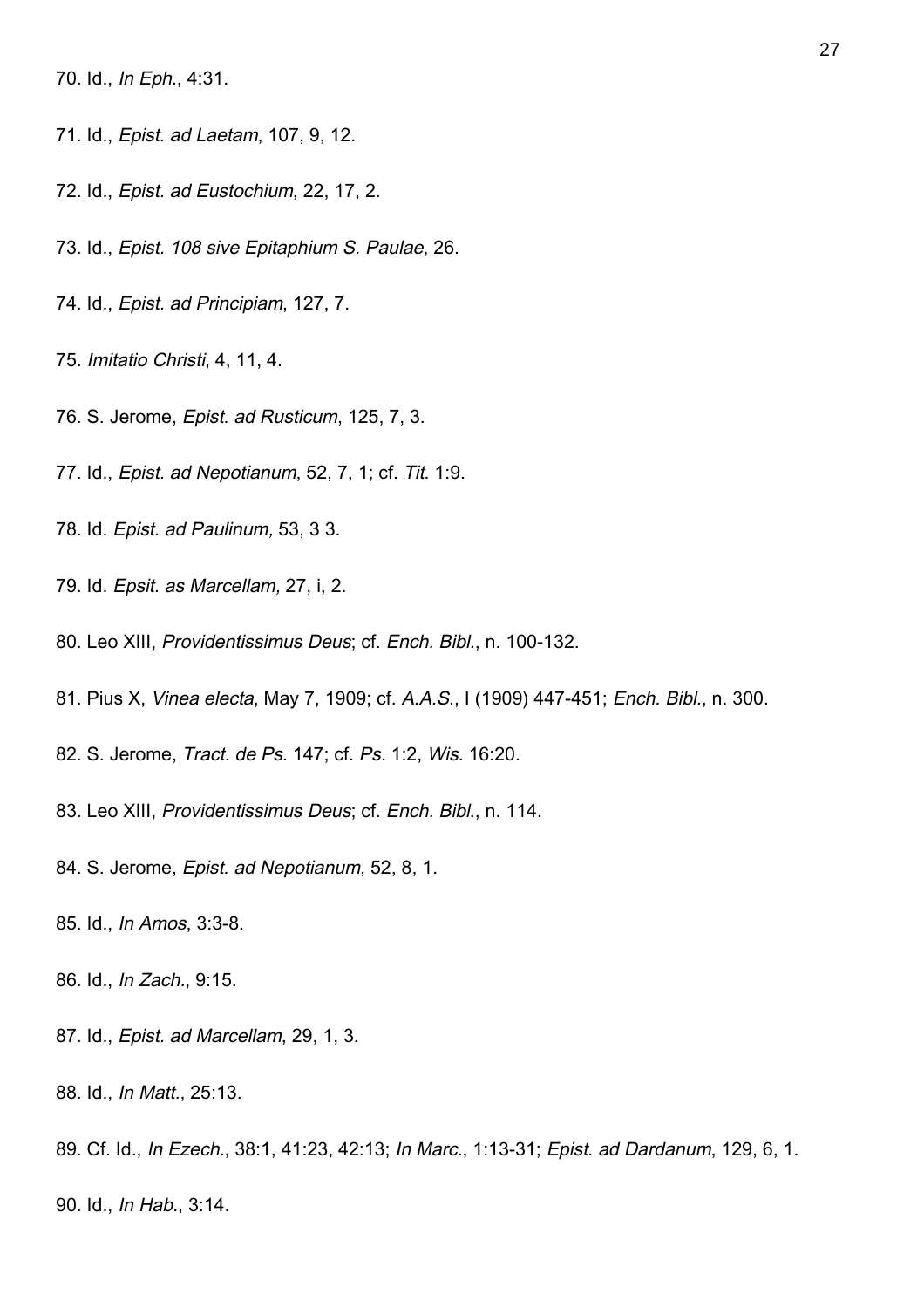91. Id., In Marc., 9:1-7; cf. In Ezech., 40:24-27.

92. Id., In Eccles., 12:9.

- 93. Id., Epist. ad Paulinum, 58, 9, 1.
- 94. Id., In Eccles., 2:24-26.
- 95. Id., In Amos, 9:6.
- 96. Id., In Isa., 6:1-7.
- 97. Leo XIII, Providentissimus Deus; cf. Ench. Bibl., n. 112.
- 98. S. Jerome, Epist. ad Pammachium, 49, 17, 7.
- 99. Id., In Gal., 1:11.
- 100. Id. In Amos, Praef.
- 101. Id. In Gal., Praef.
- 102. Id., Epist. ad Damasum, 36, 14, 2; cf. Epist. ad Cyprianum, 140,1,2.
- 103. Id., Epist. ad Nepotianum, 52, 8, 1.
- 104. Id., Dialogus contra Luciferianos, 11.
- 105. Id., Epist. ad Paulinum, 53, 7, 2.
- 106. Id., In Tit., 1:10.
- 107. Id., In Matt., 13:32.
- 108. Id., Epist. ad Damasum, 36, 14, 2.
- 109. Id., Epist. ad Pammachium, 48, 4, 3.
- 110. Id., Epist. ad Paulinum, 53, 10.
- 111. Id., Epist. ad Paulam, 30, 13.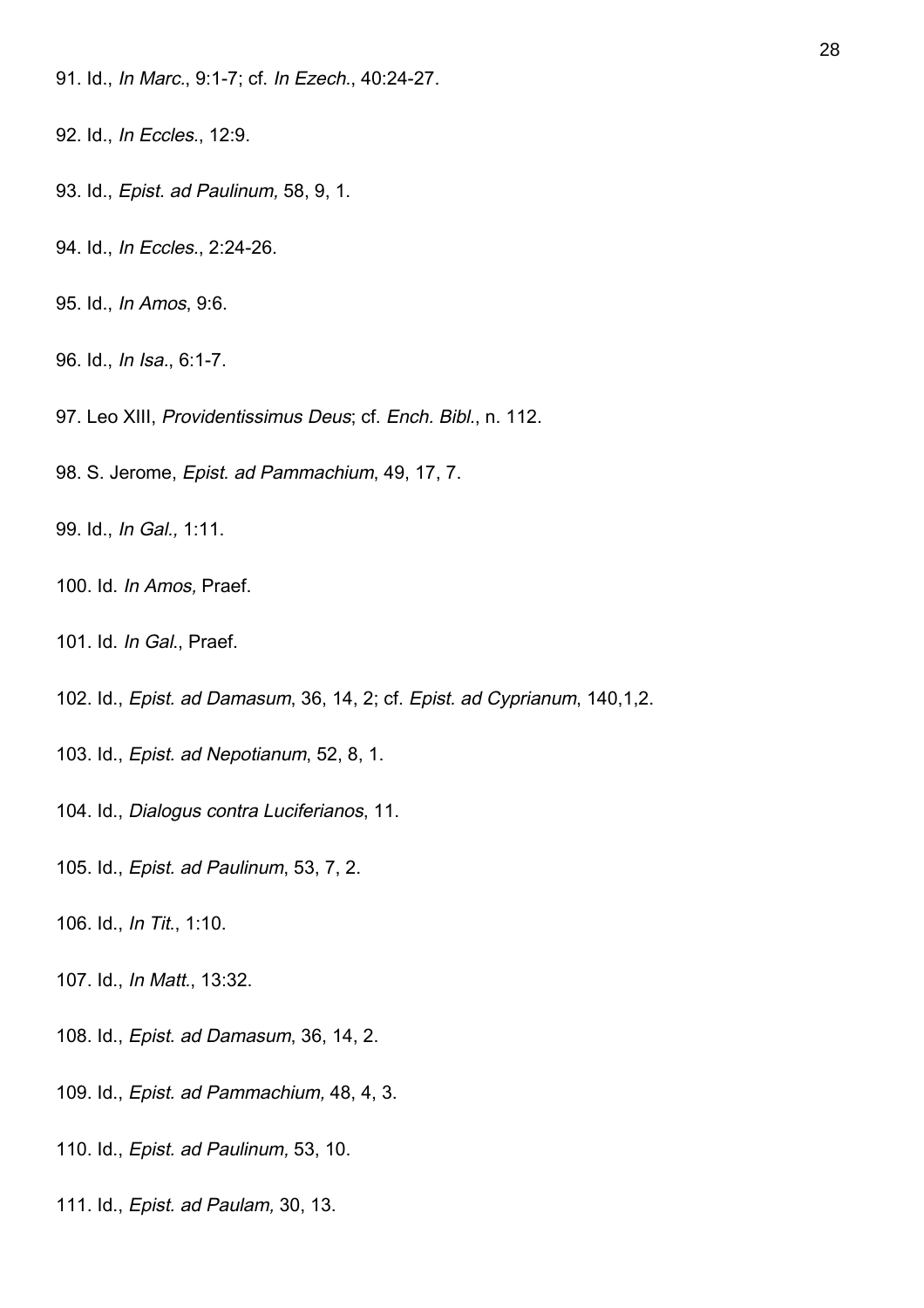112. Id., In Eph., Prol.

- 113. Id., Epist. ad Augustinum, 141, 2; cf. Epist. ad eumdem, 134,1.
- 114. Postumianus apud Sulp. Sev., Dial., 1, 9.
- 115. S. Jerome, Epist ad Apronium, 139.
- 116. Id., Epist. ad Paulinum, 58, 7, 1.
- 117. Postumianus, Dial., 1, 9.
- 118. S. Jerome, *In Agg.*, 2:1-10.
- 119. Id., In Mich., 4:1-7.
- 120. Id., In Matt., Prol.
- 121. Id., In Isa., Prol.; cf. Tract. de Ps. 77.
- 122. Id., Epist. ad Paulam, 30, 7.
- 123. Id., Tract. de Ps. 1.
- 124. Id., Tract. in Marc., 9:1-7.
- 125. Id., In Matt., 13:45.
- 126. Id., Epist. ad Asellam, 45, 1, 6.
- 127. Id., Epist. ad Eustochium, 22, 38.
- 128. Id., Epist. ad Rusticum, 125, 20, 4.
- 129. Id., Epist. ad Eustochium, 22, 38, 3.
- 130. Id., Epist. Paula et Eustochium ad Marcellam, 46, 11, 13.
- 131. Id., Epist. ad Furiam, 54, 13, 6.
- 132. John Cassian, De Incarn., 7, 26.